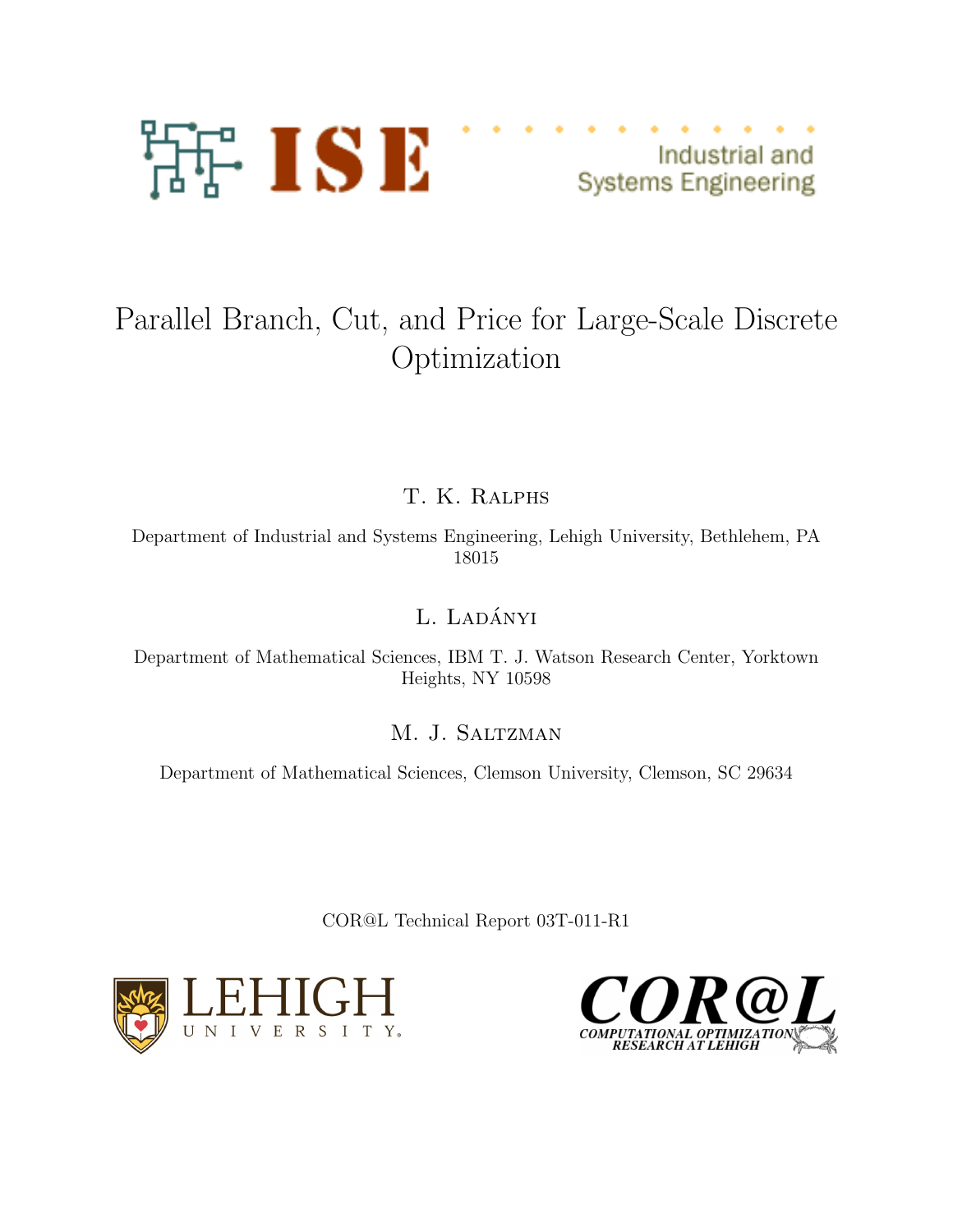## Parallel Branch, Cut, and Price for Large-Scale Discrete Optimization

T. K. RALPHS<sup>∗1</sup>, L. LADÁNYI<sup>†2</sup>, AND M. J. SALTZMAN<sup>‡3</sup>

<sup>1</sup>Department of Industrial and Systems Engineering, Lehigh University, Bethlehem, PA 18015

<sup>2</sup>Department of Mathematical Sciences, IBM T. J. Watson Research Center, Yorktown Heights, NY 10598

<sup>3</sup>Department of Mathematical Sciences, Clemson University, Clemson, SC 29634

Original Publication: January 22, 2003 Last Revised: April 4, 2009

#### **Abstract**

In discrete optimization, most exact solution approaches are based on branch and bound, which is conceptually easy to parallelize in its simplest forms. More sophisticated variants, such as the so-called *branch, cut, and price* algorithms, are more difficult to parallelize because of the need to share large amounts of knowledge discovered during the search process.

In the first part of the paper, we survey the issues involved in parallelizing such algorithms. We then review the implementation of SYMPHONY and COIN/BCP, two existing frameworks for implementing parallel branch, cut, and price. These frameworks have limited scalability, but are effective on small numbers of processors. Finally, we briefly describe our next-generation framework, which improves scalability and further abstracts many of the notions inherent in parallel BCP, making it possible to implement and parallelize more general classes of algorithms.

### **1 Introduction**

Recent computational research has focused on the use of parallelism and the evolving "computational grid" to solve difficult large-scale decision and optimization problems. Tree search, of which branch and bound is an important special case, is a fundamental technique for solving such problems and lends itself well to parallelization. This technique has been applied to a vast array of problems in a wide variety of fields. The literature on these techniques, although widely scattered, is rich with approaches presented under a host of different names. Well-known methods such as backtracking, A\*, AND/OR tree search, neighborhood search, and branch and bound are all variations on the same basic theme. Applications of tree search are found in such areas as VLSI

*<sup>∗</sup>* ted@lehigh.edu, funding from NSF grant ACI-0102687 and IBM Faculty Partnership Award

*<sup>†</sup>* ladanyi@us.ibm.com

*<sup>‡</sup>* mjs@clemson.edu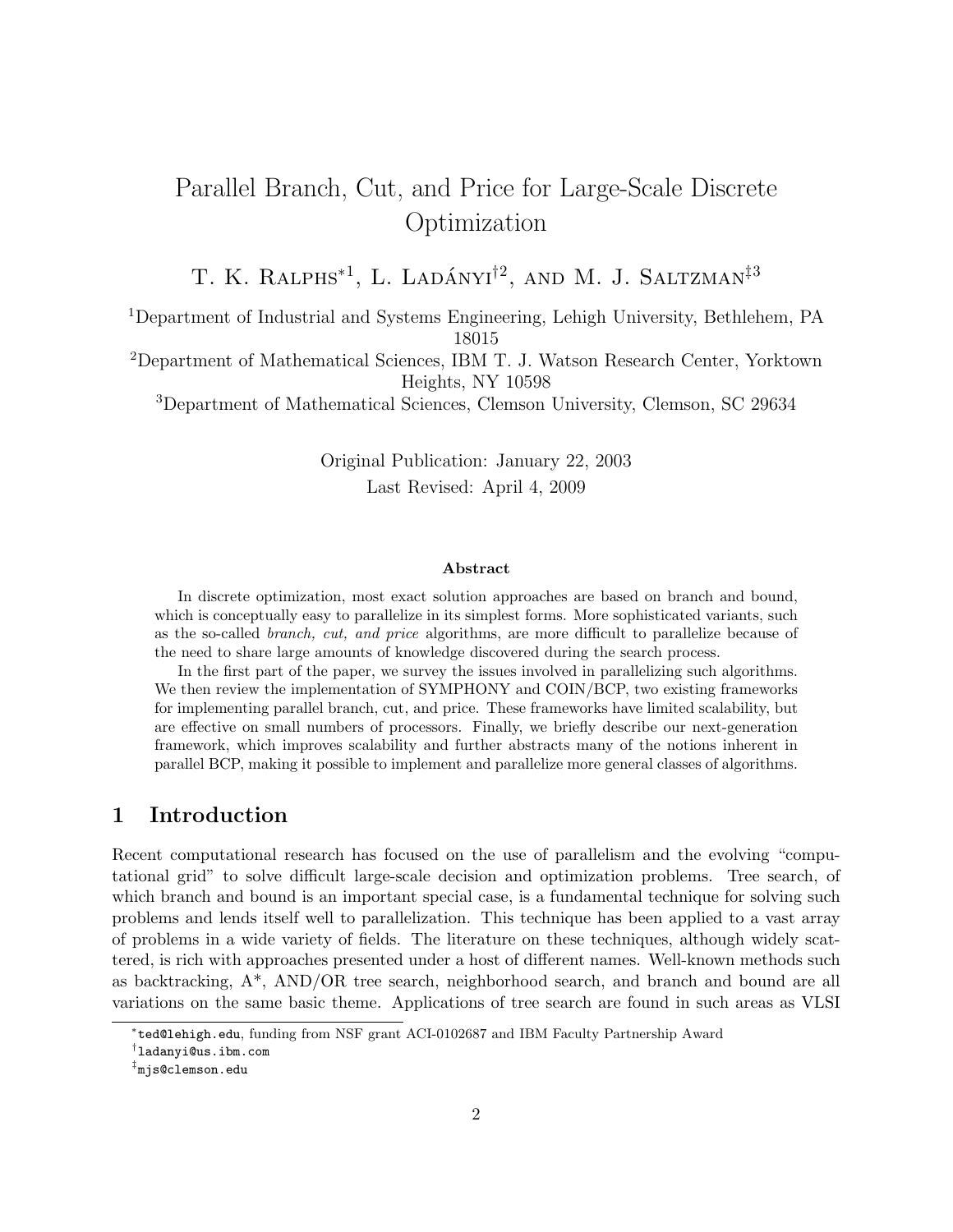routing, theorem proving, game theory, combinatorial optimization, and artificial intelligence. Popular benchmark applications from the literature include the integer knapsack problem, the traveling salesman problem, the Golomb ruler problem, the 15 puzzle, and the *n*-queens problem.

The tremendous attention that branch and bound has received in the literature gives some indication of its importance in many research areas. Unfortunately, most of the interesting problems for which branch and bound provides a viable solution approach are in the complexity class *N P*hard and may require searching a tree of exponential size in the worst case. It is natural to consider parallelizing the search process in order to make solution of large-scale problems more practical.

Although it might appear at first that parallelizing branch and bound is straightforward, this turns out not to be the case for most applications. The primary reason is that the search trees may be highly irregular in shape and this shape is not known a priori. This makes the task of dividing up the work among the various processors difficult at best. Furthermore, knowledge that is generated as the search progresses can change the shape of the tree dynamically. The way in which knowledge is stored and shared among the processors during the solution process can have a profound effect on efficiency. This is a central theme in what follows.

In this paper, we focus primarily on the parallelization of sophisticated versions of branch and bound known as *branch, cut, and price* algorithms. A great deal of what we say, however, applies in more general settings, as we point out in Section 6. The paper is organized as follows. In Section 2, we begin with an overview of related work. Section 3 contains a brief review of the basic sequential branch, cut, and price algorithm. In Section 4, we describe the issues involved in parallelizing branch and bound, including a brief overview of parallel computing concepts. In Section 5, we describe the implementation of two related frameworks for parallel branch, cut, and price. The first is SYMPHONY [42, 44], a generic C library originally developed at Cornell beginning in 1993 and first described in the thesis of Ralphs in 1995 [40] and Ladányi in 1996 [27]. The second is COIN/BCP [43], a C++ class library with basically the same design philosophy developed at IBM beginning in 1997. We illustrate various principles with computational results using the SYMPHONY framework to solve a prototypical combinatorial optimization problems. Finally, in Section 6, we discuss the third-generation framework, a hierarchy of  $C++$  class libraries that abstracts and generalizes many of the notions in SYMPHONY and COIN/BCP to allow the development of more scalable solvers implementing a wider variety of algorithms.

### **2 Related Work**

The branch and bound algorithm as we know it today was first suggested by Land and Doig in 1960 [31]. Soon after, Balas introduced the idea of *implicit enumeration* in suggesting a related algorithm for solving the knapsack problem [5]. As early as 1970, Mitten [36] abstracted branch and bound into the theoretical framework we are familiar with today. However, it was not until the 1990s that much of the software used for discrete optimization originated. Almost without exception, these new software packages implemented various versions of branch and bound. The packages fall into two groups: solvers employing general-purpose algorithms for solving mixed integer programs (without exploiting special structure) and those allowing the user to take advantage of special structure by interfacing with problem-specific subroutines. We call this second group of packages *frameworks*. There have also been a large number of special-purpose codes developed for use in particular problem settings.

MIP solvers are the most common offering. Among the many options in this category are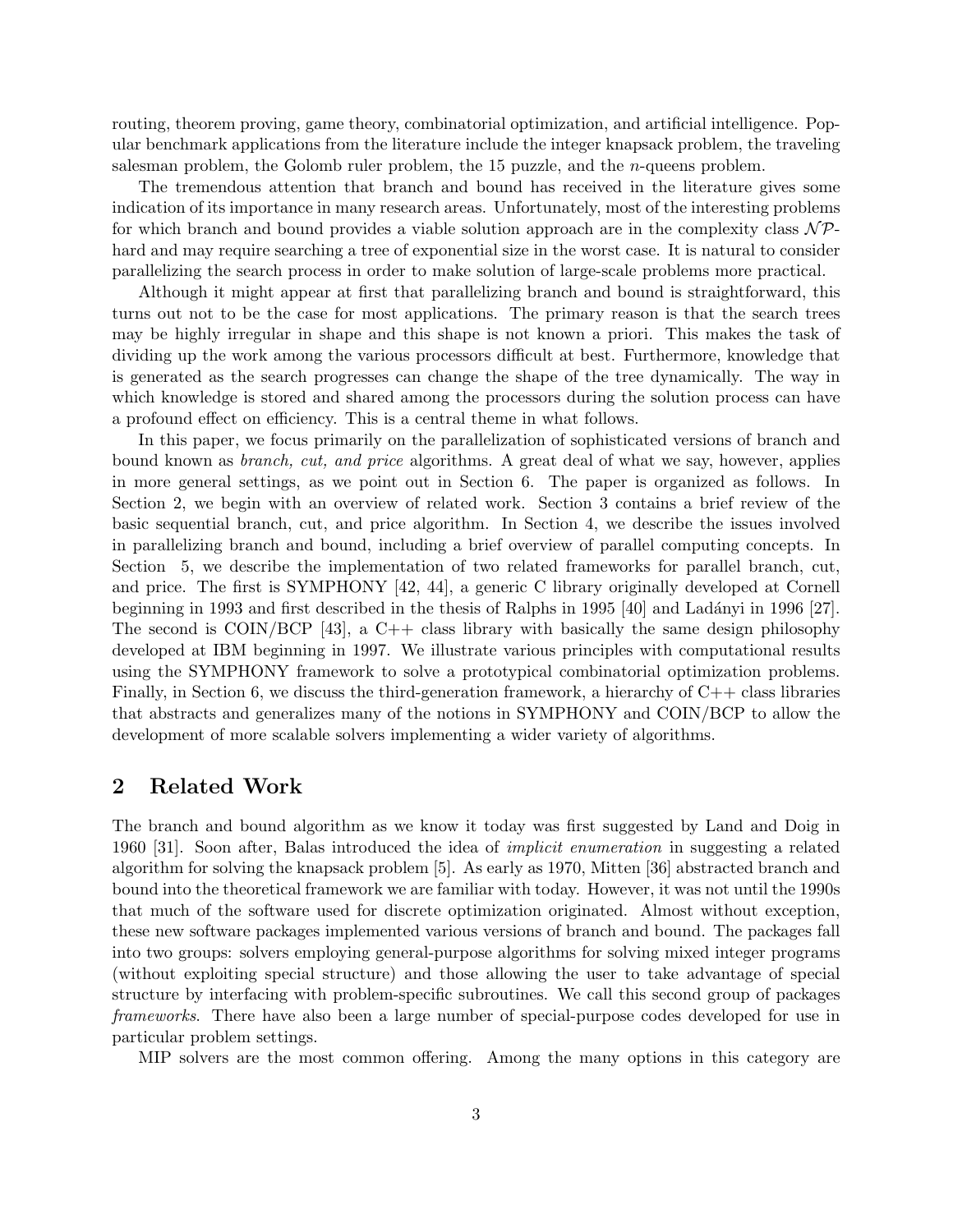MINTO [38], MIPO [6], and bc-opt [13]. Generic frameworks, on the other hand, are less numerous. The two frameworks reviewed in this article—SYMPHONY and COIN/BCP—along with ABACUS [16, 25] (developed independently during the same time period) are the most full-featured packages available. Several others, such as MINTO, also have the capability of utilizing problemspecific subroutines. CONCORDE  $[3, 4]$ , a software package for solving the traveling salesman problem, is perhaps the most sophisticated special-purpose code developed to date. Commercial packages include ILOG's CPLEX, IBM's OSL, and Dash's XPRESS.

Numerous software packages employing parallel branch and bound have been developed. The previously mentioned SYMPHONY, COIN/BCP, and CONCORDE are all parallel codes that can also be run on networks of workstations. Other related software includes frameworks for implementing parallel branch and bound such as PUBB [46, 47], BoB [8], PPBB-Lib [50], and PICO [15]. PARINO [32] and FATCOP [11, 12] are parallel MIP solvers.

The literature on parallel computation in general, and parallel branch and bound in particular, is rich and varied. We concentrate here on those works most closely related to our own. Kumar and Gupta provide an excellent general introduction to the analysis of parallel scalability in [26]. Good overviews and taxonomies of parallel branch and bound algorithms are provided in both [19] and [49]. Eckstein [15] also provides a good overview of the implementation of parallel branch and bound. A substantial number of papers have been written specifically about the application of parallel branch and bound to discrete optimization problems, including [9, 14, 20, 35, 51].

### **3 Sequential Branch, Cut, and Price**

### **3.1 Branch and Bound**

Branch-and-bound algorithms constitute a broad class of methods that are the primary approach for solving difficult discrete optimization problems (DOPs), especially those that are *N P*-hard. These algorithms use a divide-and-conquer strategy to partition the solution space into *subproblems* and then recursively solve each subproblem. Let *S* be the set of solutions to a given DOP, and let  $c: S \to \mathbb{R}$  be a cost function on members of *S*. Suppose we wish to determine a least-cost member of *S* and we are given  $\hat{s} \in S$ , a "good" solution determined heuristically. Initially, we examine the entire solution space *S*. In the *processing* or *bounding* phase, we relax the problem, that is, we admit solutions in a superset of the feasible set *S*. Solving this relaxation yields a lower bound on the value of an optimal solution. If the solution to this relaxation is a member of *S* or has cost equal to that of  $\hat{s}$ , then we are done—either the new solution or  $\hat{s}$ , respectively, is optimal. Otherwise, we identify subsets  $S_1, \ldots, S_q$  of *S*, such that  $\bigcup_{i=1}^q S_i = S$  using a *branching rule*. The problem of finding a minimum-cost element of  $S_i$  is called a *subproblem*;  $S_1, \ldots, S_q$  are sometimes called the *children* of *S*. We replace *S* with the children of *S* on the list of *candidate subproblems* (those that await processing). This operation is called *branching* and the candidate list is often called the *node queue*.

To continue the algorithm, we select one of the candidate subproblems to remove from the node queue and process it. There are four possible results: If we find a feasible solution better than ˆ*s*, then we replace  $\hat{s}$  with the new solution and continue. We may also find that the subproblem has no solutions, in which case we discard, or *prune* it. Otherwise, we compare the lower bound to our global upper bound, given by the value of the best feasible solution encountered thus far. If it is greater than or equal to our current upper bound, then we may again prune the subproblem. If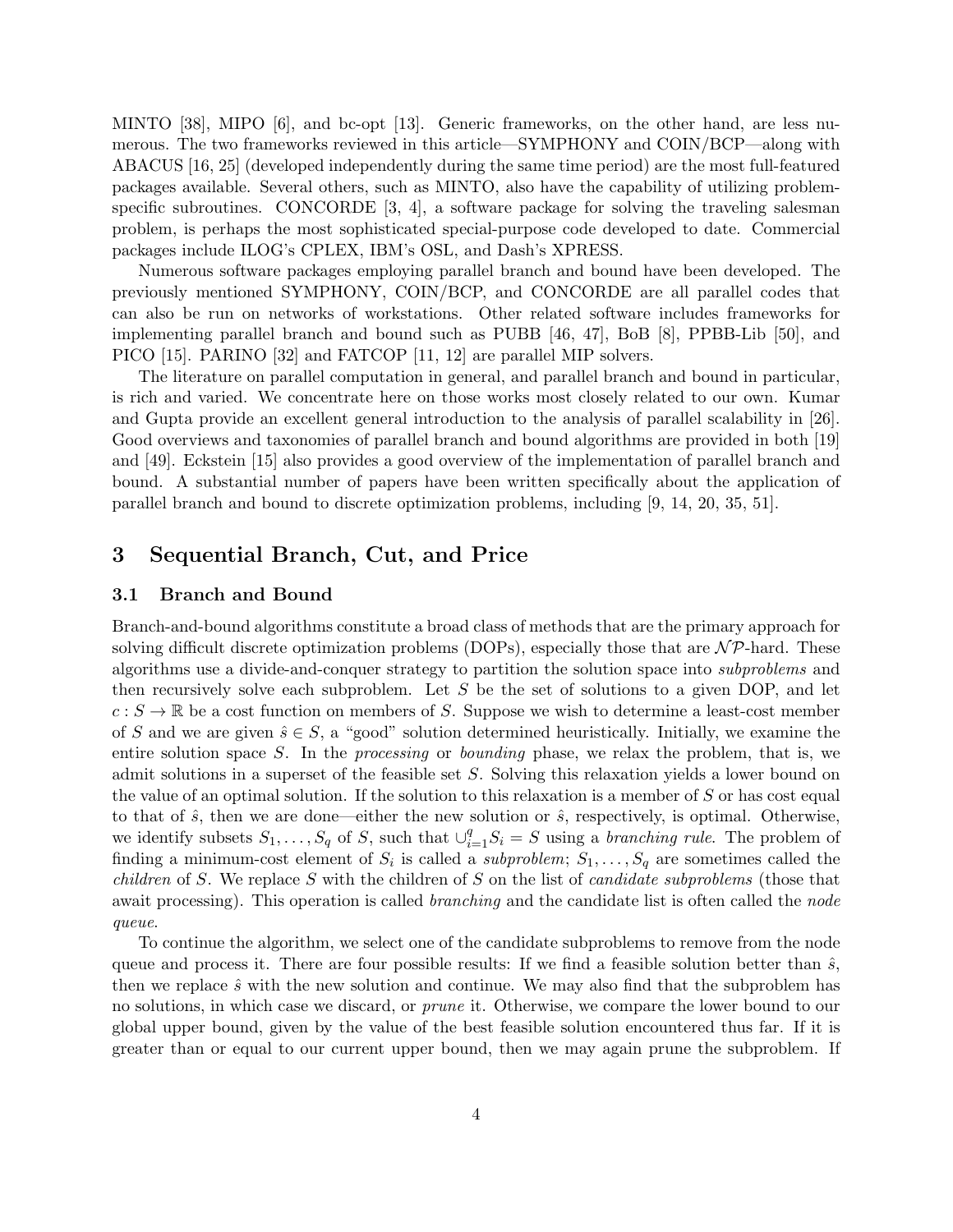we cannot prune the subproblem, we are forced to branch and add the children of this subproblem to the list of candidates. We continue in this way until the list of candidate subproblems is empty, at which point our current best solution is the optimal one. Note that the algorithm we have just described is the most common of many variants on this basic theme. A more thorough discussion is contained in [15].

### **3.2 LP-based Branch and Bound**

In LP-based branch and bound [24], the relaxation at a given node in the search tree is a linear programming (LP) problem that can be described by a specified set of *valid inequalities*, i.e., ordered pairs  $(a, \beta)$  such that  $\{x \in \mathbb{R}^n : ax \leq \beta\} \supseteq S$ , where *S* is the feasible set for the subproblem. For pure integer programs, a typical branching rule selects a coefficient vector  $a \in \mathbb{Z}^n$  (so that  $ax$  must be an integer for any integer solution x) and such that  $f = a\hat{x} \notin \mathbb{Z}$ , where  $\hat{x}$  is an optimal solution to the current subproblem. Then one can simply branch by generating the two children

$$
S_1 = \{x \in S : ax \le \lfloor f \rfloor\} \text{ and } (1)
$$

$$
S_2 = \{ x \in S : ax \ge [f] \}. \tag{2}
$$

When *a* is a unit vector, this branching rule reduces to the classic rule of "branching on variables." This idea can easily be generalized by choosing a collection of coefficient vectors, each of which has associated bounds in each child. This collection is called a *branching set*. A branching rule with the property that

- the current solution is not feasible for any of the generated subproblems and
- the feasible regions of the generated subproblems are disjoint

is called *partitive*. Note that a branching rule need not be partitive, but this is obviously desirable and most branching rules used in practice have this property. In particular, branching based on a branching set insures this property will be satisfied. In *strong branching*, the branching set is chosen from a list of candidates by "pre-solving" the subproblems that would result from branching on each of the candidate branching sets to obtain bound estimates, which can then be used to decide on a final branching set.

#### **3.2.1 Branch and Cut**

In LP-based branch and bound, efficiency depends substantially on the tightness of the relaxations, that is, how closely the relaxed sets approximate the feasible regions of the subproblems. The LP relaxations can be tightened by dynamically adding globally valid inequalities, i.e., those that are valid for the original feasible set. This technique is called *branch and cut*. These inequalities form a class of *shared knowledge* that is particularly important for our study of mixed integer programs (see Section 4.2.1). Because they are globally valid, the inequalities can be shared through the use of *cut pools*, which act as repositories for previously discovered inequalities. Early implementations of branch and cut are described in [21] and [39].

#### **3.2.2 Branch and Price**

Another method for producing tighter relaxations is to use a reformulation technique based on column generation, such as Dantzig-Wolfe decomposition. This may result in a formulation with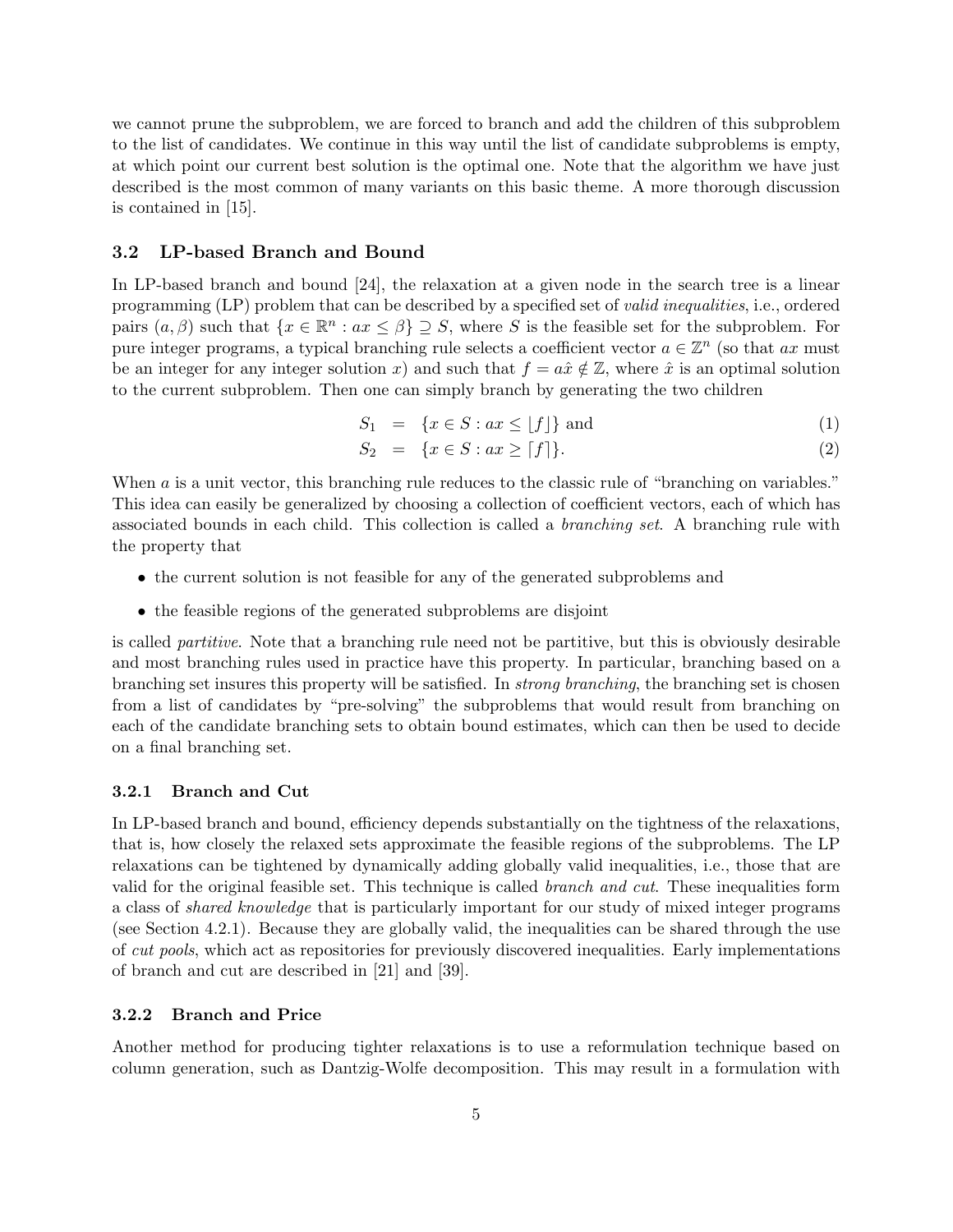an extremely large number of variables. In *branch and price*, each LP relaxation is solved initially with only a small subset of the variables present. Additional variables are then generated as needed throughout the search tree. As with branch and cut, the variables that are generated can be shared throughout the search tree. In principle, this can be done through the use of *variable pools*. For more details on branch and price, see [7, 45].

### **3.2.3 Branch, Cut, and Price**

In theory, the two methods described above can be combined to produce the technique called *branch, cut, and price* (BCP), in which both cut and variable pools can be used. However, due to the dynamic nature of the relaxations, developing efficient data structures for representing the objects becomes much more challenging. In addition, the dynamic generation of cutting planes can destroy the structure of the column generation subproblem, making it difficult to simultaneously generate cuts and variables. Computationally, such methods are very difficult to implement and are therefore rarely seen in the literature. For examples of the technique, see [3, 29, 30].

### **4 Parallel Branch, Cut, and Price**

### **4.1 Parallel Systems and Scalability**

Recently, "cluster computing" has become increasingly pervasive, as the use of networks of workstations and the development of so-called *Beowulf clusters* has allowed users with modest budgets to achieve performance approaching that of dedicated "super-computers." In this paper, we assume a parallel architecture similar to that of a typical cluster computer. The main properties of such an architecture are as follows:

- The processing nodes are comprised of commodity PC hardware and are connected by a dedicated high-speed communication network.
- *•* Each processing node has a single central processing unit (in some architectures, processing nodes may have more than one processor).
- There is no shared access memory. Memory is available to each processor locally, but no assumption is made regarding the local memory hierarchy.
- *•* Inter-processor communication is via a *message-passing* protocol. This means that information can only be passed from one processing node to another as an array of characters with an associated *message tag* denoting what type of information is contained in the message. The two most common message-passing protocols are PVM [18] and MPI [22].

This type of architecture and the algorithms we discuss are *asynchronous* by nature, meaning that the processors do not have a common clock by which to synchronize their calculations. Although there is a difference between a *processing node*, which consists of a processor with associated memory and other hardware, and a *processor*, we generally refer the processing nodes simply as *processors* to avoid confusion with search tree nodes.

Generally speaking, the main goal in parallelizing an algorithm is to achieve *scalability*. The *scalability* of a parallel system, that is, the combination of a parallel algorithm and a parallel architecture, is the degree to which it is capable of utilizing increased computing resources (usually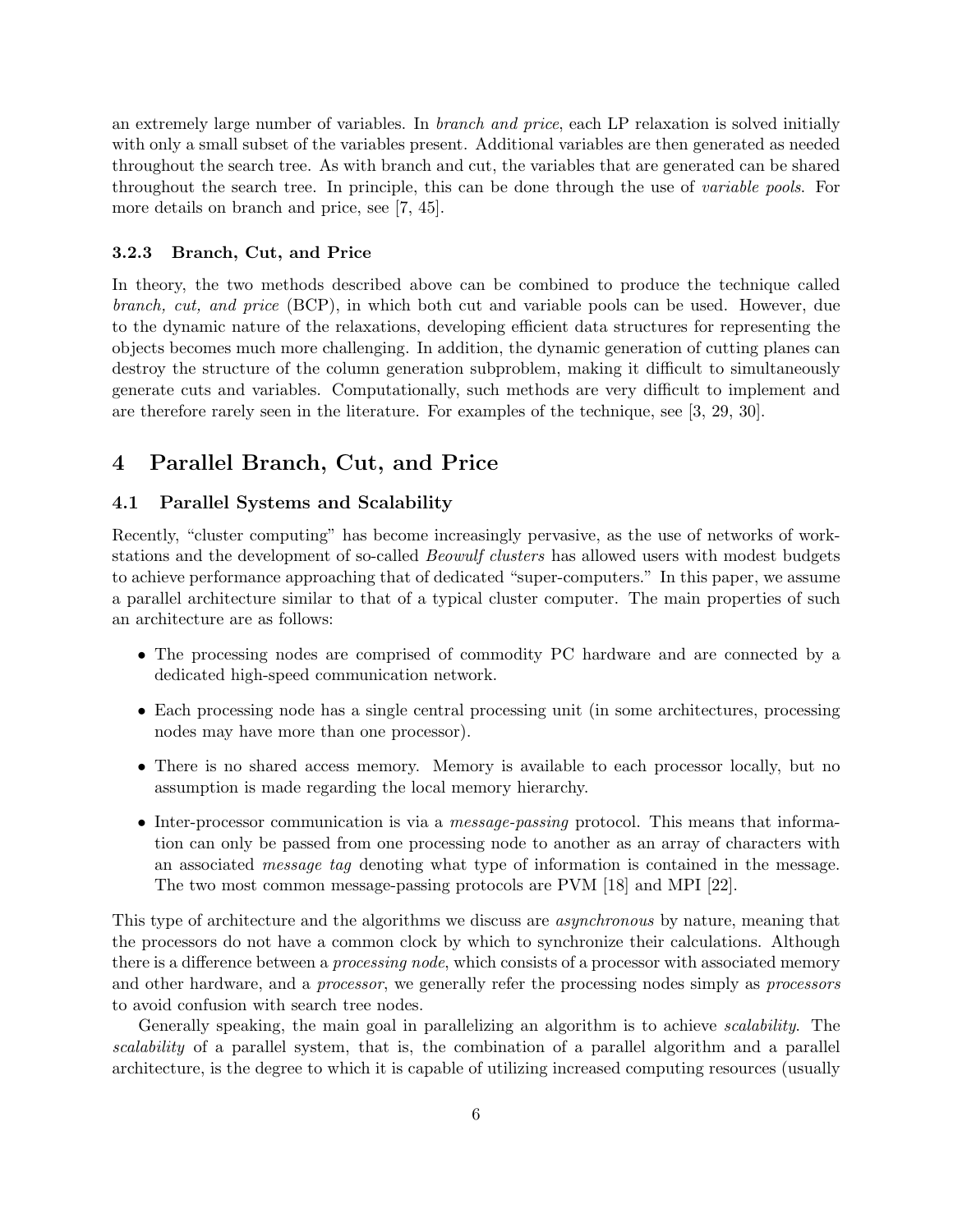processors). To assess this capability, we compare the speed with which we can solve a particular problem instance in parallel to that with which we could solve it on a single processor. The *sequential running time*  $(T_0)$  is usually used as the basis for comparison and is taken to be the running time of the best available sequential algorithm. The *parallel running time*  $(T_p)$  is the running time of the parallel algorithm and depends on *p*, the number of processors available. The *speedup*  $(S_p)$  is simply the ratio  $T_0/T_p$  and hence also depends on *p*. Finally, the *parallel efficiency*  $(E_p)$  is the ratio  $S_p/p$  of speedup to number of processors.

Our aim is to maintain an efficiency close to one as the number of processors is increased. When a parallel algorithm has an efficiency of one, we say that it has achieved *linear speedup*. In theory, a parallel algorithm cannot have an efficiency greater than one (this is called *superlinear* speedup), but in practice, such a situation can actually occur (see [10, 48] for a treatment of this phenomenon). When an algorithm has an efficiency less than one, we can compute the *parallel overhead* as  $O_p = T_p(1 - E_p)$ . We consider four basic components of parallel overhead:

- *Communication overhead*: Time spent sending and receiving information, including packing the information into the send buffer and unpacking it at the other end.
- *Idle time (handshaking)*: Time spent waiting for information requested from another processor.
- *Idle time (ramp-up/ramp-down)*: Time at the beginning/end of the algorithm during which there is not enough useful work to keep all processors busy.
- *Performance of redundant work*: Work that would not have been performed in the sequential algorithm.

The first three sources of overhead can be considered the cost incurred in order to share information (called *knowledge*) among the processors, whereas the last one is the cost incurred due to *not* sharing this information. This highlights the fundamental tradeoff we must make. To achieve high efficiency, we must limit the impact of the first three sources of overhead without increasing the performance of redundant work.

### **4.2 Algorithm Design**

### **4.2.1 Knowledge Sharing**

The sophisticated versions of branch and bound we outlined in Section 3.2 all depend on the notion of *knowledge sharing* and *knowledge bases*, introduced by Trienekens and de Bruin in [49]. The concept is that *knowledge* discovered while processing one node of the search tree may be useful during processing of subsequent nodes in other parts of the tree. Useful knowledge can therefore be deposited in a specified *knowledge base* that can be accessed during further processing. These knowledge bases can be thought of as oracles that serve requests for previously generated information of a particular type.

The most basic knowledge that is shared during branch and bound is the value of the current upper bound. This knowledge allows nodes whose lower bounds exceed the current upper bound to be pruned. Decisions about how to branch may also be made based on shared knowledge. In sequential branch and bound, knowledge sharing is straightforward because it can be done through shared memory with very little overhead. When parallelizing these algorithms, however,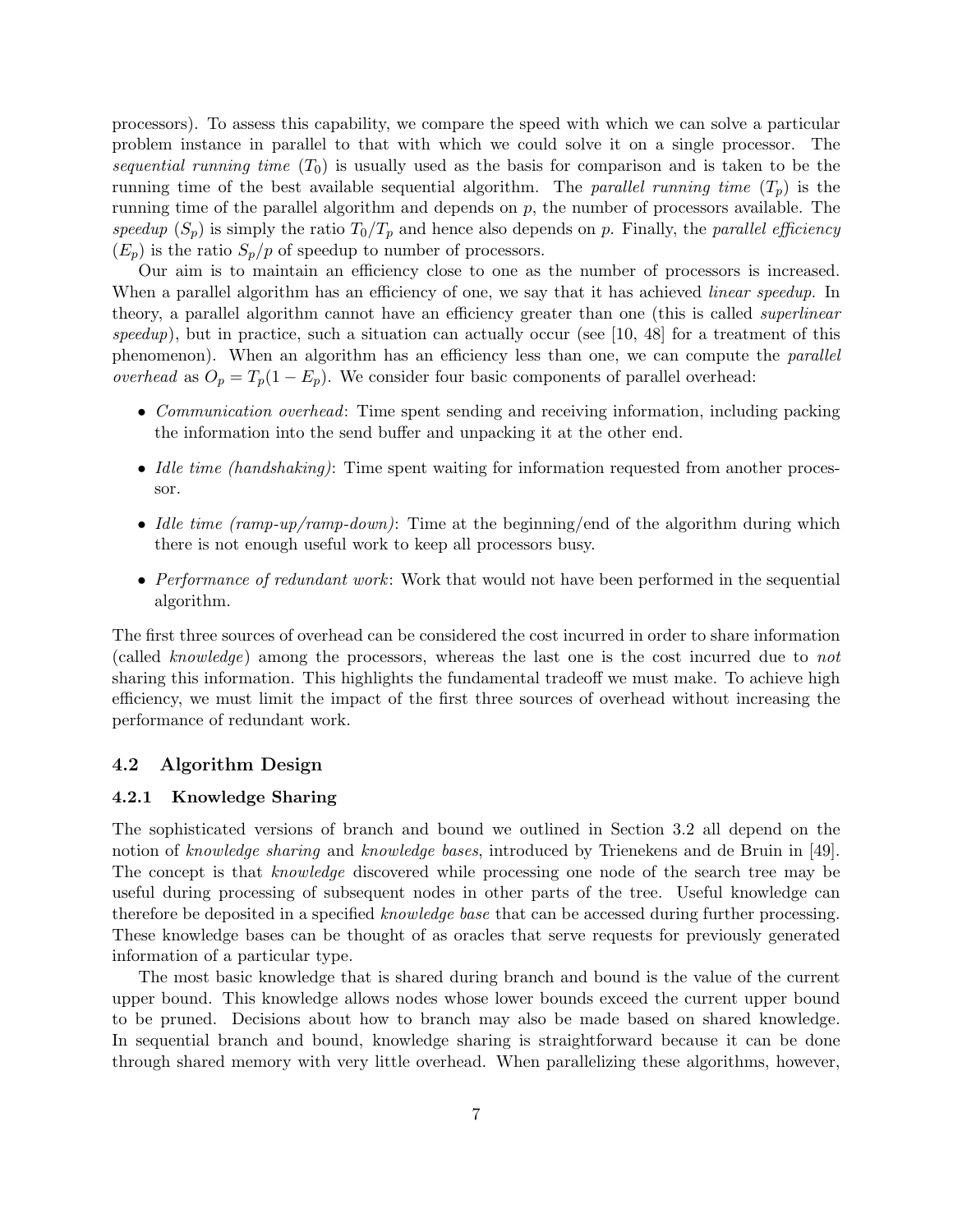disseminating knowledge efficiently becomes a central issue. At a high level, the primary difference between various implementations of parallel branch and bound is the way in which knowledge storage and dissemination is handled [49]. The effectiveness of knowledge sharing determines in large part an algorithm's scalability.

We consider three distinct types of knowledge to be shared.

- *• Bounds*:
	- **–** *Upper bounds*: The upper bound is the value of the best solution found so far in any part of the search tree (recall that we are minimizing). This bound, in combination with the lower bound for a given search tree node, can be used to prune the node and avoid the performance of redundant work. Dissemination of upper bounds generally incurs low overhead and can be accomplished via broadcasting to ensure that all processors have complete knowledge of the current upper bound.
	- **–** *Lower bounds*: Knowledge of the lower bounds corresponding to nodes that are available for processing but not stored locally, is important in avoiding the performance of redundant work. This information is used to determine if work should continue on nodes that are locally available or if new nodes should be requested from an external source. Making knowledge of lower bounds available is more difficult to accomplish because the number of candidate nodes available globally can be extremely large. Furthermore, it is possible that these bounds may not be stored centrally.
- *Node descriptions*: In order to process a node, it is necessary to have a detailed description of it. This consists of the branching decisions that were applied to obtain the node, as well as any other information needed to "warm start" the processing of the node. Node descriptions are shared through the use of one or more knowledge bases called *node pools*. Because the node descriptions can be extremely large in some cases, it is important to store the node descriptions compactly. This can be accomplished using *differencing*, as described in Section 5.2.2.
- *Global objects*: In some applications, the node descriptions consist essentially of a list of objects that can be shared. In the case of mixed integer programming, these objects are the variables and constraints. The efficient storage and dissemination of objects can also create scalability problems, as the number of objects can be extremely large. Objects can be stored and disseminated through the use of knowledge bases called *object pools*. Because the size of these knowledge bases can grow extremely quickly, it is crucial to purge them regularly, retaining only the most "effective" objects for later use. See Section 5.3.4 for more a further description of object pools.

We say a processor has *perfect knowledge* if it has immediate access to all of the knowledge being generated at other processors. Knowledge sharing highlights the tradeoff that is often encountered in parallel algorithm design between eliminating the performance of redundant work and limiting the overhead due to communication. In theory, we would like to get as close to perfect knowledge as we can. However, in practice, the dissemination of knowledge can incur a large overhead. Striking this balance can be difficult. We describe examples of specific approaches to knowledge sharing in Section 5 and 6.

One of the key issues in developing scalable algorithms is *load balancing*. Load balancing consists of ensuring that each processor has non-redundant work to do throughout the course of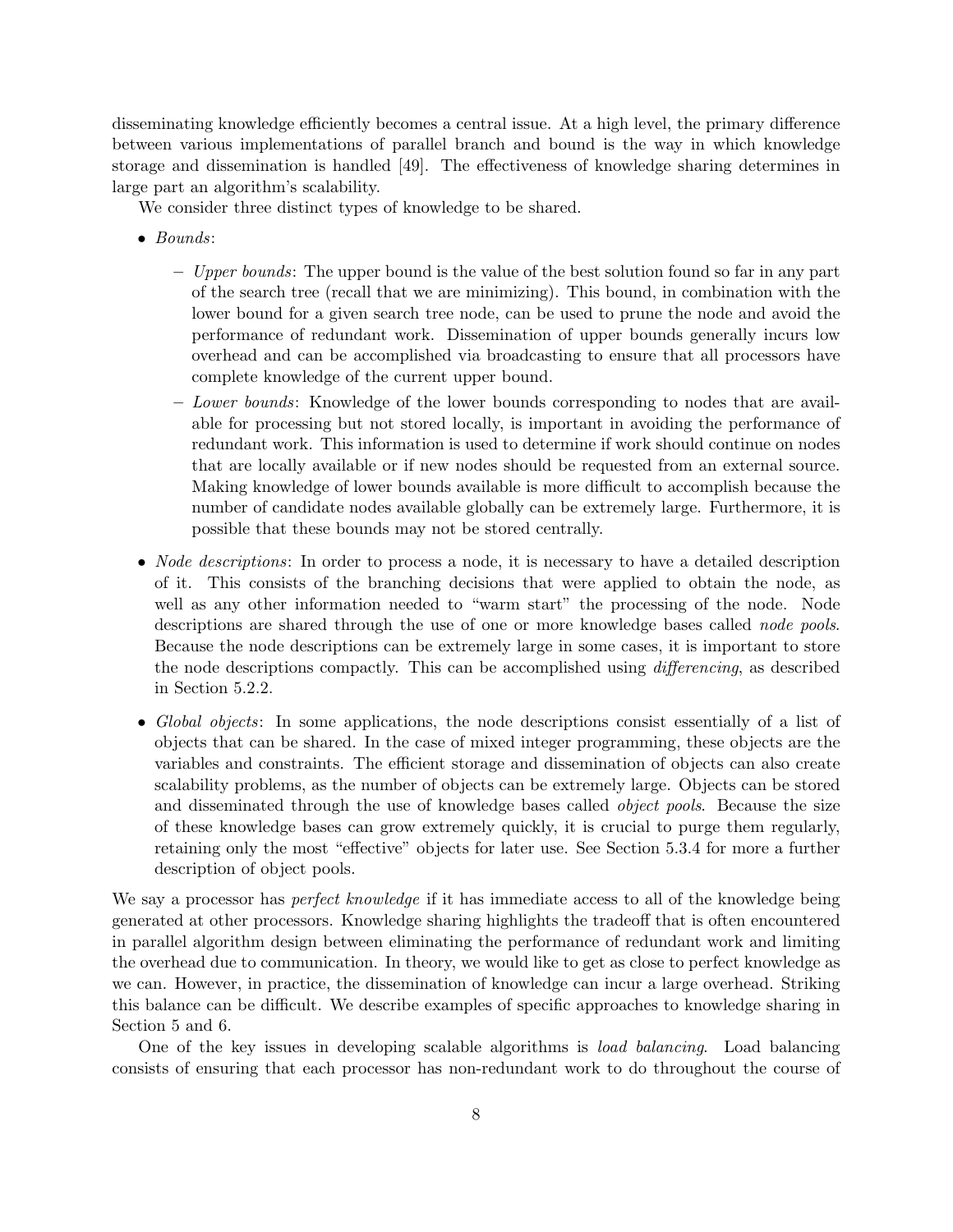the algorithm. Load balancing can be viewed as a special case of knowledge sharing in which the items to be shared are the descriptions of the tasks to be done. Load balancing in the case of parallel branch and bound has to ensure that tasks are evenly distributed both in terms of quantity *and* quality. The quality of a node is usually determined by its lower bound, and hence, effective load balancing requires global information about the distribution of lower bounds throughout the search tree. As we have already noted, this information is easily available in a sequential algorithm, but can be difficult to obtain in parallel.

#### **4.2.2 Task Granularity**

An important consideration in designing any parallel algorithm is the desired *task granularity*. The natural unit of work for parallel branch and bound is the processing and branching of a single subproblem. However, one can easily envision algorithms in which the unit of work is smaller or larger than this. At one extreme, we could consider the unit of work to be the processing of an entire subtree. At the other extreme, we could consider breaking the processing of a single subproblem into further units of work. Generally speaking, using larger units of work results in lower communication costs, but can also result in an increase in the performance of redundant work. Several authors have had success recently with using larger units of work in parallel branch and bound [2, 17]. For most of what follows, we assume that the unit of work is a single subproblem. In Section 6, we discuss a more general approach.

### **4.2.3 Ramp Time**

In parallel branch and bound, ramp-up time can be one of the biggest sources of parallel overhead we face. The severity of this problem depends primarily on two factors: (1) how long it takes to process a node, and (2) how many children are produced when branching. These two factors together determine how long it takes before the number of candidates available for processing exceeds the number of processors. In addition, it may depend on the amount of "inherently sequential" work performed by the master process before entering the parallel part of the code (Amdahl called this the *sequential fraction* and was the first to point out its importance in the analysis of scalability [1]).

In solving mixed integer programs, the time required to process each node is typically quite significant. It is also common for branching to result in only two children. This is in fact a worstcase scenario for ramp-up time. Attempts to control ramp-up time must either (1) reduce the time spent processing each node in the initial phases of the algorithm, (2) use a branching rule that produces a large number of children, or (3) change the task granularity (i.e., parallelize the processing of a single search tree node). We discuss a simplistic approach to this issue in Section 5.4.

Ramp-down time is usually less of an issue, but can also be a problem in isolated cases. Rampdown normally occurs near the end of algorithm execution when the number of candidate nodes available may again fall below the number of available processing nodes. The remedies for controlling idle time during the ramp-down process are essentially the same as those for controlling idle time during ramp-up. Once the condition is detected, the algorithm must limit the time spent processing each subsequent node until additional work is produced and/or branch in such a way as to create enough children to provide work for idle processing nodes.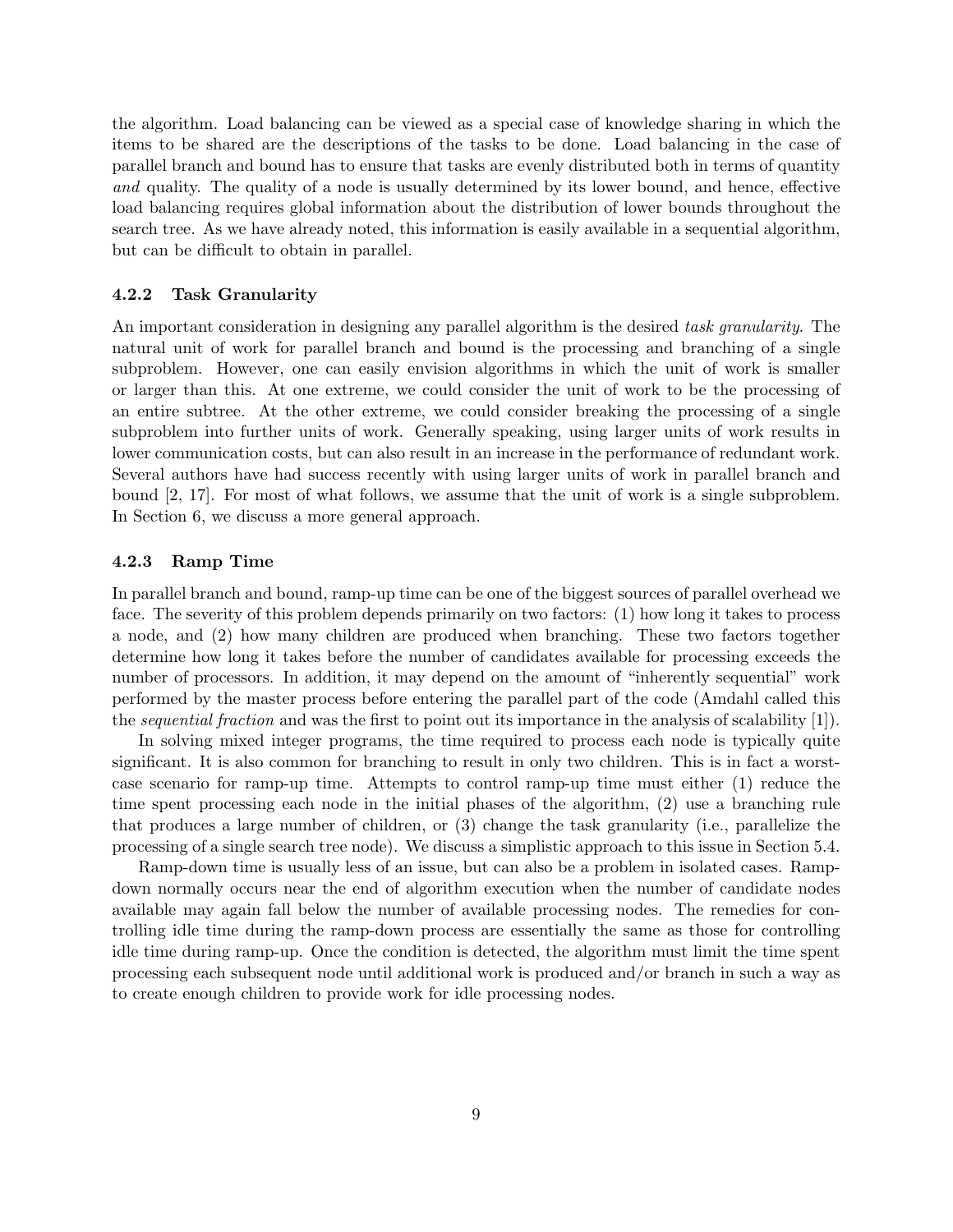### **4.2.4 Search Strategy**

The search strategy determines the order in which the available candidate nodes will be processed. As in sequential branch and bound, the search strategy can make a marked difference in the efficiency of the algorithm. In fact, even in sequential branch and bound, the performance of socalled *non-critical work*, i.e., the processing of a node whose lower bound turns out to be above the value of the optimal solution, can occur. The search strategy becomes a much more important issue in parallel versions of the algorithm because it can be a factor not only in the performance of redundant work, but also in the amount of communication overhead. We emphasize here the distinction between *redundant work*, which is work done in the parallel algorithm that would not have been performed in the sequential algorithm, and non-critical work, which is performed in both the parallel and sequential algorithms.

There are several important considerations in implementing a search strategy for parallel branch and bound. First, our options are clearly be limited by the availability of knowledge with which to make decisions about what work to perform next. Second, we have to give much stronger consideration to so-called *diving* strategies. In sequential codes, periodic diving (retention one of the children generated during branching for processing) is often used to find feasible solutions quickly. However, this strategy has the additional advantage of retaining work that is generated locally, i.e., nodes generated through branching. Therefore, it decreases communication overhead and is particularly attractive in a parallel setting.

As in sequential branch and bound, the two most basic approaches are *best first* and *depth first*. The best-first approach favors the candidate nodes with the smallest lower bounds. The advantage of this approach is that it guarantees that no non-critical work will be performed and hence minimizes the size of the search tree. In the case of parallel branch and bound, however, this strategy is difficult to implement in its pure form because of the need for accurate global information about the candidates currently available for processing. As already discussed, this information is generally not easily available unless a single central node pool is used. Another significant disadvantage of this strategy is that it does not tend to retain generated nodes locally, as described above. As in the sequential case, it may also require more memory globally and does not tend to find feasible solutions quickly.

On the other hand, a pure depth-first approach favors the candidate nodes at maximum depth in the search tree. This strategy has several advantages over best first. First, it is a diving strategy and hence always retains one of the candidates made available locally during branching, which saves communication and node set-up costs. Second, it tends to minimize the number of candidate nodes available globally and hence saves memory. Third, it tends to find feasible solutions quickly. However, its main disadvantage is that it usually results in the performance of large amounts of non-critical work.

Hybrid schemes attempt to capture the advantages of both best-first and depth-first search by continuing to dive as long as certain conditions are satisfied. One such condition is that the number of variables in the current relaxed solution that have fractional values is "low." This gives an indication that there may be a good chance of finding a feasible integer solution quickly by diving. This rule has the advantage of not requiring any global information. Another possible condition is that the lower bound in one of the children is "close" to the lower bound of the best node otherwise available, where "close" is defined by a chosen parameter. Evaluating this condition requires external information, however. Several authors have reported great success with these strategies in a parallel setting [2, 12, 17, 40]. An in-depth survey of search strategies in a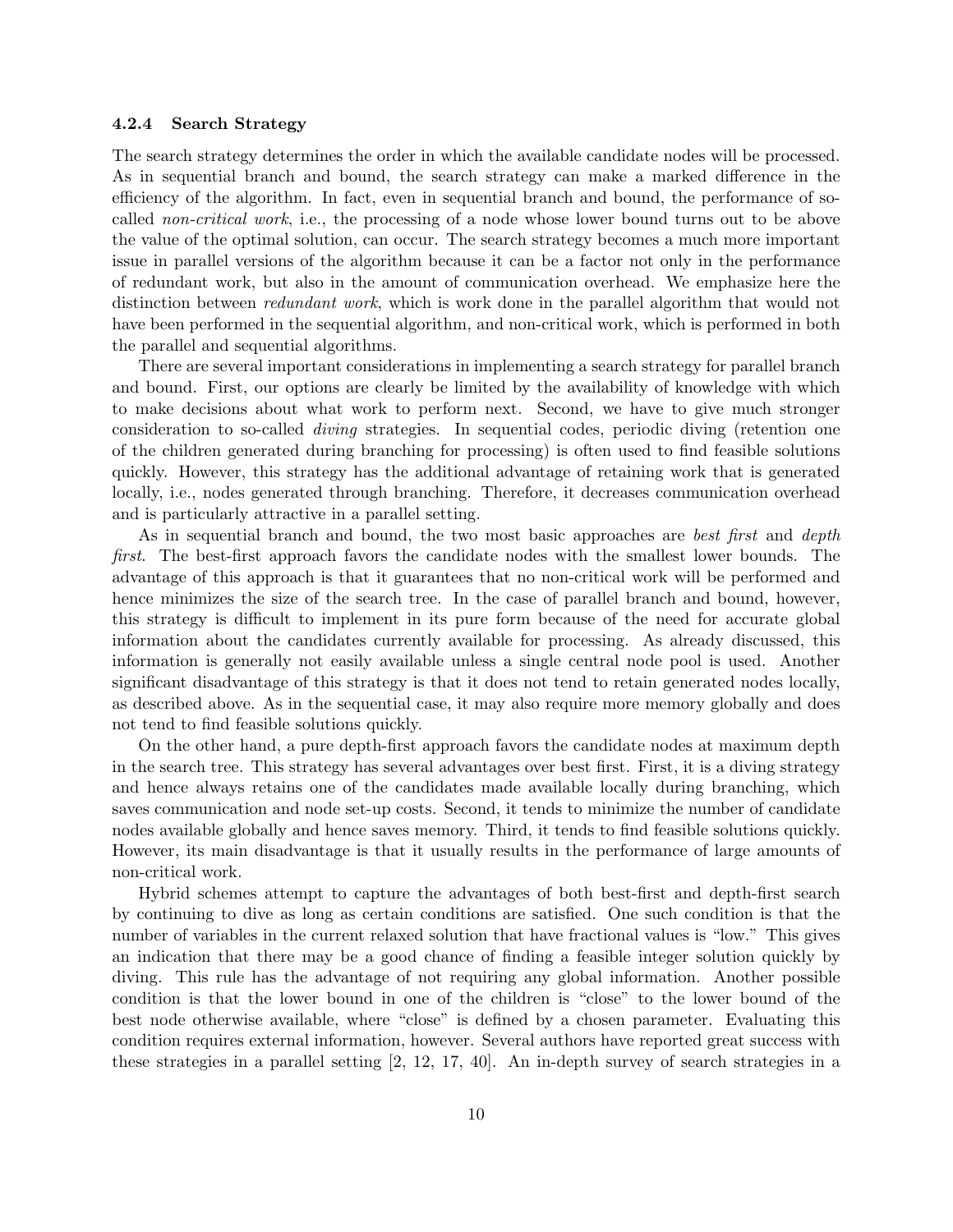sequential setting is contained in [33].

### **4.2.5 Branching Strategy**

For the purposes of parallel branch and bound, there are two important aspects of the branching strategy. First, we may have a choice as to the number of children that are produced by branching. It may be better to produce more children in the early stages of the algorithm in order to limit ramp-up time. In later stages, however, generating fewer children may result in lower communication overhead. Second, we have to consider whether our chosen branching rule requires global information that must be obtained from a knowledge base. This is the case, for example, in some implementations of branching based on pseudo-costs.

### **5 SYMPHONY and COIN/BCP**

In this section, we describe the implementation of parallel BCP within the SYMPHONY and COIN/BCP frameworks. SYMPHONY and COIN/BCP have a common ancestry and take similar approaches, although SYMPHONY is written in C and COIN/BCP is written in  $C_{++}$ . Both frameworks are designed to make it easy for the user to implement parallel BCP solvers for a wide variety of problem settings and across a wide variety of architectures. The vast majority of the code that implements the BCP algorithm is generic and is internal to the library. This part of the code is implemented as a "black box," the implementation of which the user need know nothing about. To implement a state-of-the-art parallel solver, the user has only to write a few problemspecific subroutines. All the usual functions of BCP—tree management, node processing, and pool management—as well as inter-process communication, are handled by the framework. Full details of the sequential implementation are contained in  $[42, 43, 44]$ . Here, we concentrate only on the details most relevant to the parallel implementation.

### **5.1 General Design Approach**

The two biggest challenges to be faced in applying BCP to large-scale problems is dealing with the huge numbers of *objects* (a generic term referring to the variables and constraints) that must be accounted for during the solution process and dealing with the very large search trees that can be generated for difficult problem instances. This involves not only the important question of how to store the data, but also how to move it between processors during parallel execution. In developing a generic framework, we have the added challenge of dealing with these issues in a problem-independent way.

Describing a node in the search tree consists of, among other things, specifying which objects are *active* in the subproblem. In fact, the vast majority of the methods in BCP that depend on the model are related to generating, manipulating, and storing these objects. From the user's perspective, implementing a BCP algorithm using SYMPHONY or COIN/BCP consists primarily of specifying various properties of objects, such as how they are generated, how they are represented, and how they should be realized within the context of a particular subproblem. With this approach, we achieved the "black box" structure by separating these problem-specific functions from the rest of the implementation.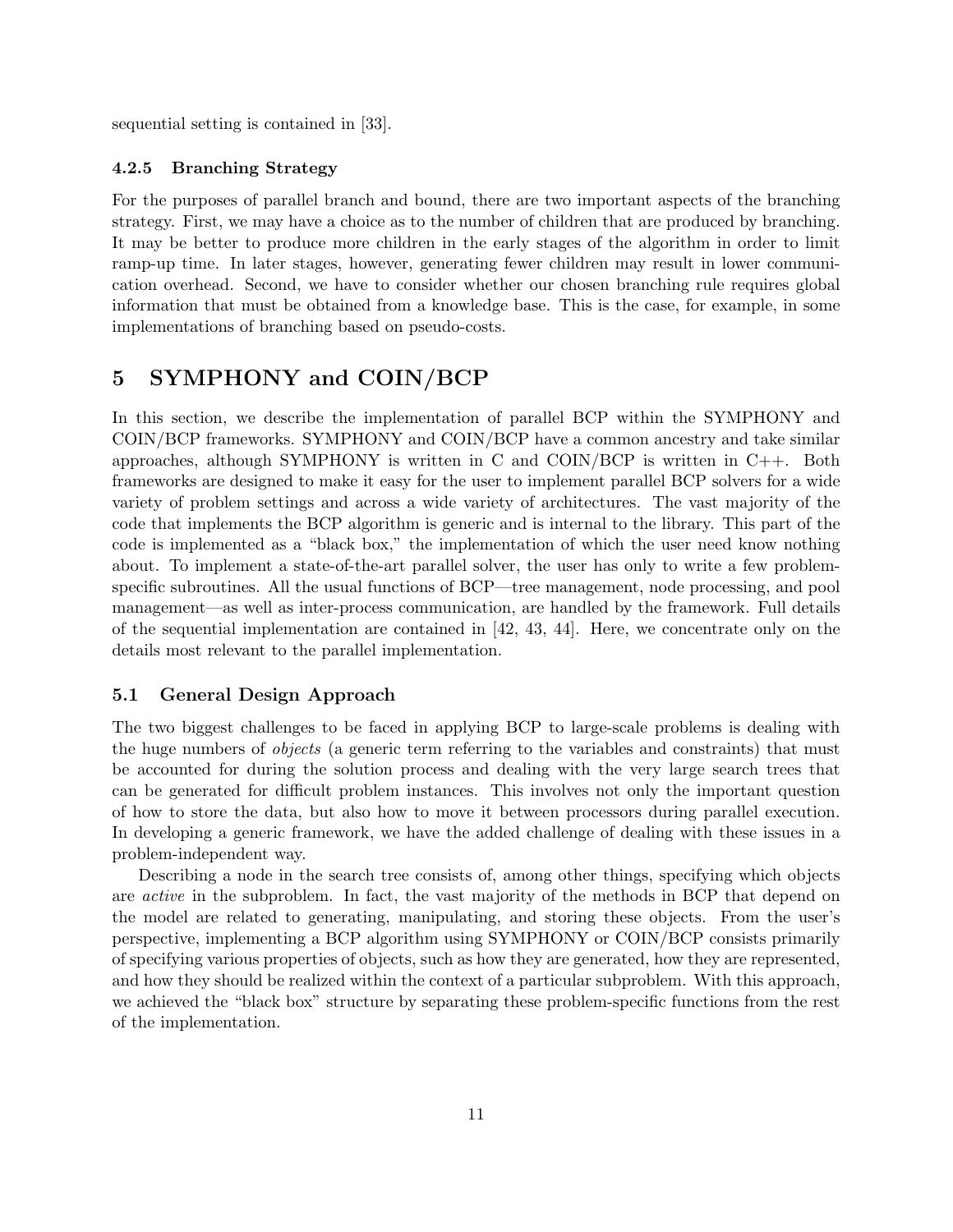### **5.2 Data Structures and Storage**

There are two basic types of data that need to be stored and shared in parallel BCP—global objects and search tree nodes. In addition, we need to able to store the search tree itself. Because this tree can grow to be extremely large, we have developed compact data structures based on the idea of *differencing*, as explained below. In the next two sections, we explain how each of these basic data types are represented and stored.

### **5.2.1 Objects**

Both the size of each node's description and the time required to process it are largely dependent on the number of objects active in the corresponding subproblem. Keeping this active set as small as possible is one of the keys to efficiently implementing BCP. For this reason, we need data structures that allow us to efficiently move objects into and out of the active set. Allowing sets of constraints and variables to move into and out of the linear programs simultaneously is one of the most significant challenges of BCP. We do this by maintaining a user-defined, compact *representation* of each object that contains information about how to add it to a particular LP relaxation. This representation includes the associated bounds (in the case of a variable) or righthand-side range (in the case of a constraint). For constraints, the user must provide a method for converting this representation to a row of the constraint matrix for a given LP relaxation and similarly for variables. This compact representation is also used to store the objects and to pass them from one processor to another as needed. After generation, each object is assigned a global index by which it is referred to throughout the search tree. This assignment of a global index must be done centrally, which may have repercussions for scalability.

### **5.2.2 Search Tree**

The description of a search tree node consists primarily of the indices of objects that are active in that node. In addition, a critical aspect of implementing BCP is the maintenance of warm-start information for each node (e.g., the current basis, for simplex-based LP solvers). This information may either be inherited from the parent or computed during strong branching. Along with the set of active objects, we must also store the identity of the branching set that was used to generate the node. The branching operation is described in Section 3.2.

Because the set of active objects and the status of the basis do not tend to change much from parent to child, all of these data are stored as *differences* with respect to the parent when that description is smaller than the explicit one. This method of storing the tree is memory efficient and is what allows us to store the entire tree on a single processor. The list of nodes that are candidates for processing is stored in a heap ordered by a comparison function defined by the search strategy 4.2.4. This technique allows efficient generation of the next node to be processed, but it depends on central storage of the search tree.

One further way in which we attempt to limit the size of the node descriptions is by allowing the user to specify a problem *core* consisting of a set of variables and constraints that are to be active in every subproblem. The core should consist of variables and constraints that are considered "important" for the given instance, in the sense that there is a high probability that they will be needed to describe an optimal solution. One advantage of specifying a core is that the description of the core can be stored statically at each of the processors and need not be part of the node description itself. This saves both on node set-up costs and communication costs, as well as making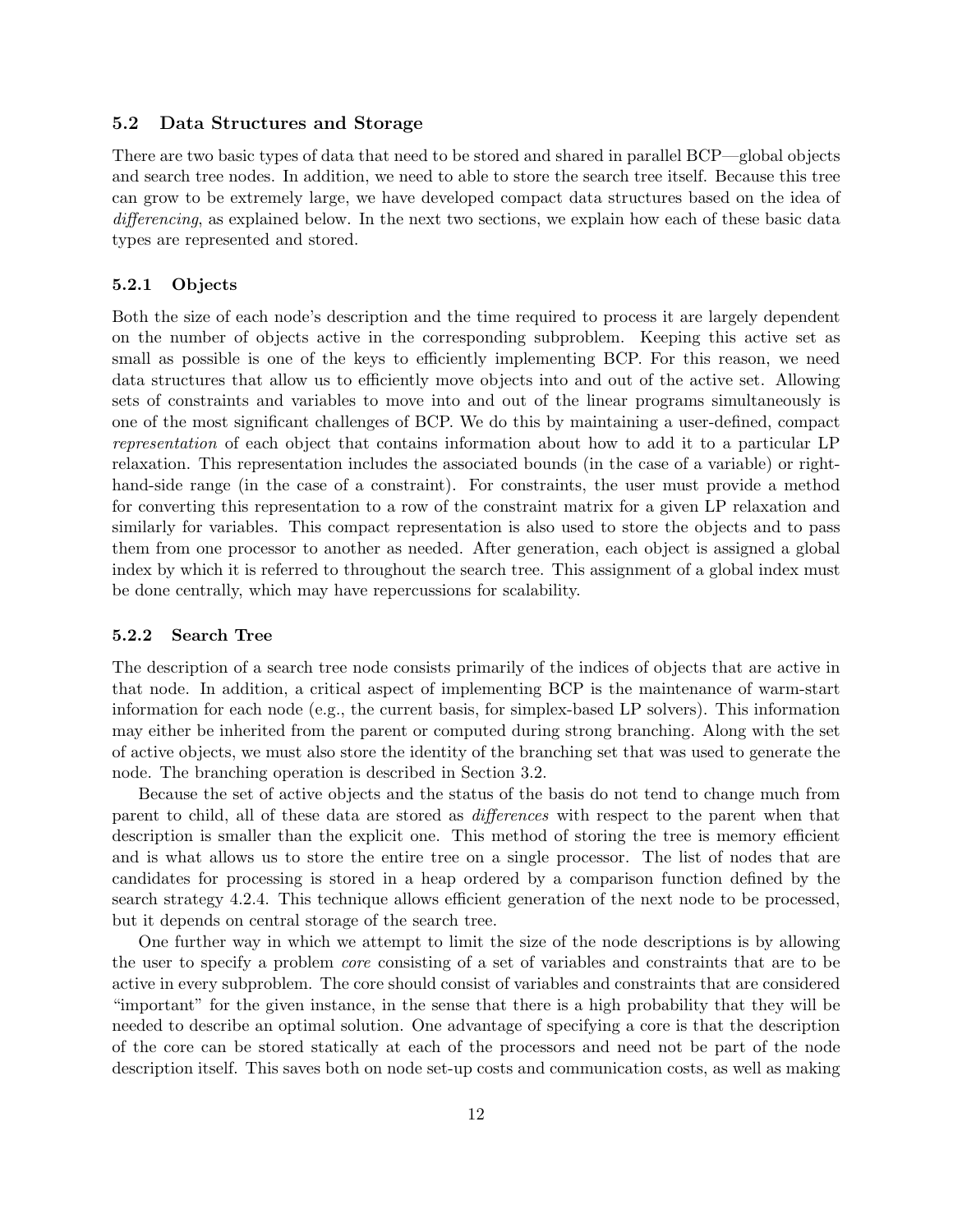

Figure 1: Schematic of the parallel branch, cut, and price algorithm

storage of the search tree more efficient. Another advantage of specifying a core is that because the core variables are never considered for removal, they do not have to be actively managed by the framework. This can result in significant savings during the processing of a search tree node.

### **5.3 Implementation**

The solver functions are grouped into four independent computational modules. This modular implementation not only facilitates code maintenance, but also allows easy and highly configurable parallelization. Depending on the computational setting, SYMPHONY's modules can be compiled as either  $(1)$  a single sequential code,  $(2)$  a multi-threaded shared-memory parallel code, or  $(3)$ separate processes running over a distributed network. COIN/BCP has options (1) and (3). The modules pass data to each other either through shared memory (in the case of sequential computation or shared-memory parallelism) or through a message-passing protocol defined in a separate communications API (in the case of distributed execution). A schematic overview of the modules and their functions is presented in Figure 1. Details of each module are given below.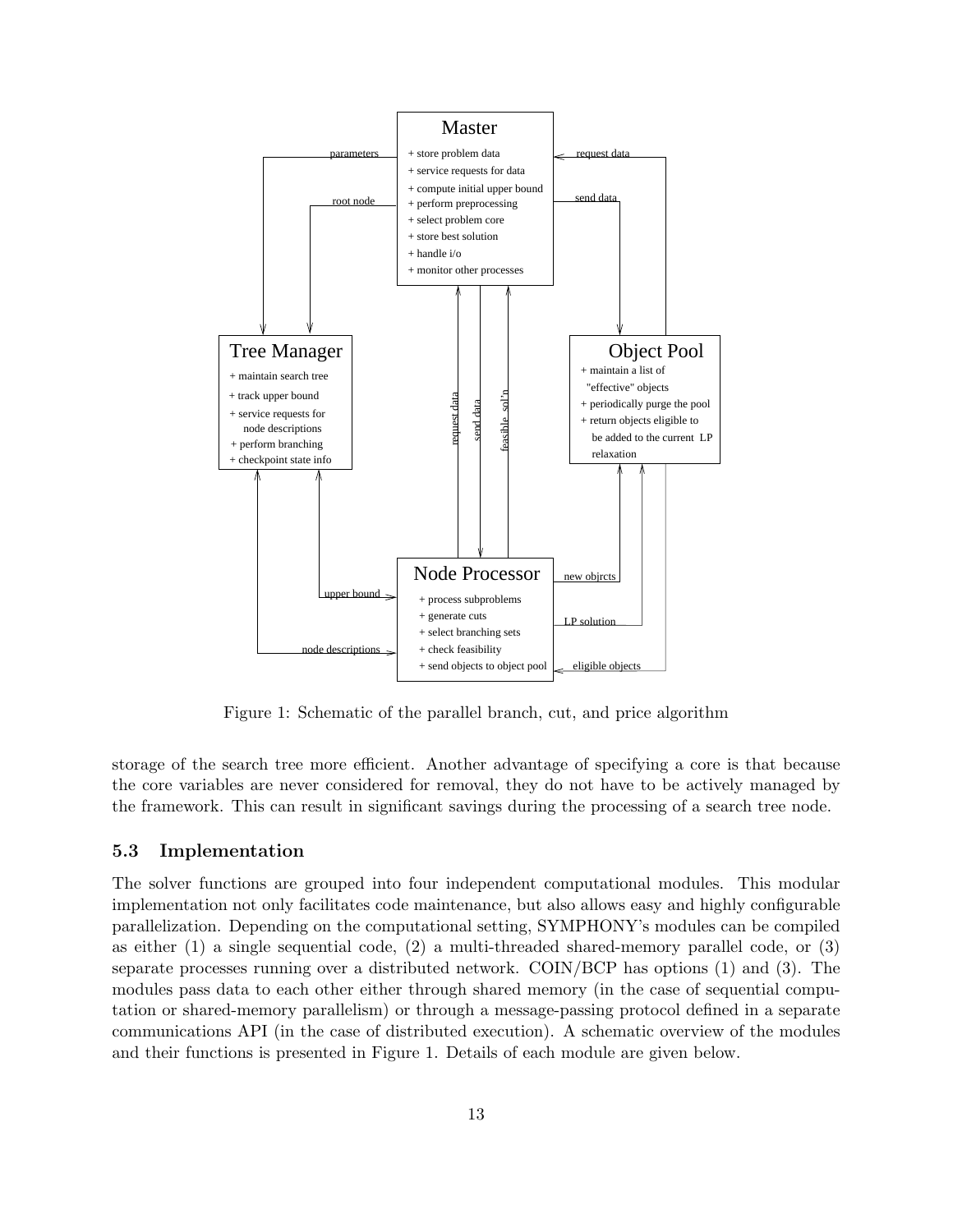### **5.3.1 The Master Module**

The *master module* includes functions that perform problem initialization and I/O. The primary reason for a separate master module is fault-tolerance, as this module is not heavily tasked once the computation has begun. If desired, the user may provide a subroutine to calculate an initial upper bound or provide one explicitly. In some cases, the upper bounding may also be done in parallel. A good initial upper bound can decrease the solution time by allowing more variables to be fixed (see Section 5.3.3) and search tree nodes to be pruned earlier. If no upper bounding subroutine is available, then the two-phase algorithm, in which a good upper bound is found quickly using a reduced set of variables, can be used (see Section 5.3.2 for details). During preprocessing, the user must also specify the problem core, as well as the list of extra objects that are to be active in the root node. The importance of selecting a good core is discussed in Section 5.2.2.

### **5.3.2 The Tree Manager Module**

Both SYMPHONY and COIN/BCP implement *single-node-pool* BCP algorithms, in which there is a single central list of candidate subproblems to be processed, maintained by the *tree manager*. Most sequential implementations use such a single-node-pool scheme. However, this has significant ramifications for parallel performance, as we discuss in Section 5.4. The unit of work is a single subproblem, which is processed by the node processing module in an iterative manner, as described in the next section.

The tree manager controls the execution of the algorithm by deciding which candidate node should be chosen as the next to be processed using either one of several built-in rules or a userdefined rule (see Section 4.2.4 for a discussion of search strategies). It also tracks the status of all modules, as well as that of the search tree, and distributes the subproblems to be processed to the node processing module(s). Because the tree manager's primary job is to maintain the list of candidate subproblems, it can be considered a knowledge base for maintaining node descriptions. This knowledge base can be queried by the node processing modules (described below) for tasks to be performed.

The Two-Phase Algorithm. If no heuristic subroutine is available for generating feasible solutions quickly or if generating new variables is prohibitively expensive, then a unique *two-phase algorithm* can also be invoked. In the two-phase method, the algorithm is first run to completion on a specified set of core variables. Any node that would have been pruned in the first phase is instead sent to a pool of candidates for the second phase. If the set of core variables is well chosen, this first phase should execute quickly and result in a near-optimal solution, as well as producing a list of useful cuts.

Using the upper bound and the list of cuts from the first phase, the root node is *repriced*—that is, it is reprocessed with the full set of variables and cuts. The dual solution generated by solving this much stronger LP relaxation can then be used to calculate reduced costs for the variables not in the original core. Any variable that can be fixed using this new reduced cost can be eliminated from the problem globally. If we are successful at fixing all of the inactive variables, then we can immediately output the optimal solution. Otherwise, we must go back and price these variables in each leaf of the search tree produced during the first phase and continue processing any node in which there remains an unfixed variable.

In order to avoid pricing variables in every leaf of the tree, we can *trim the tree* before the start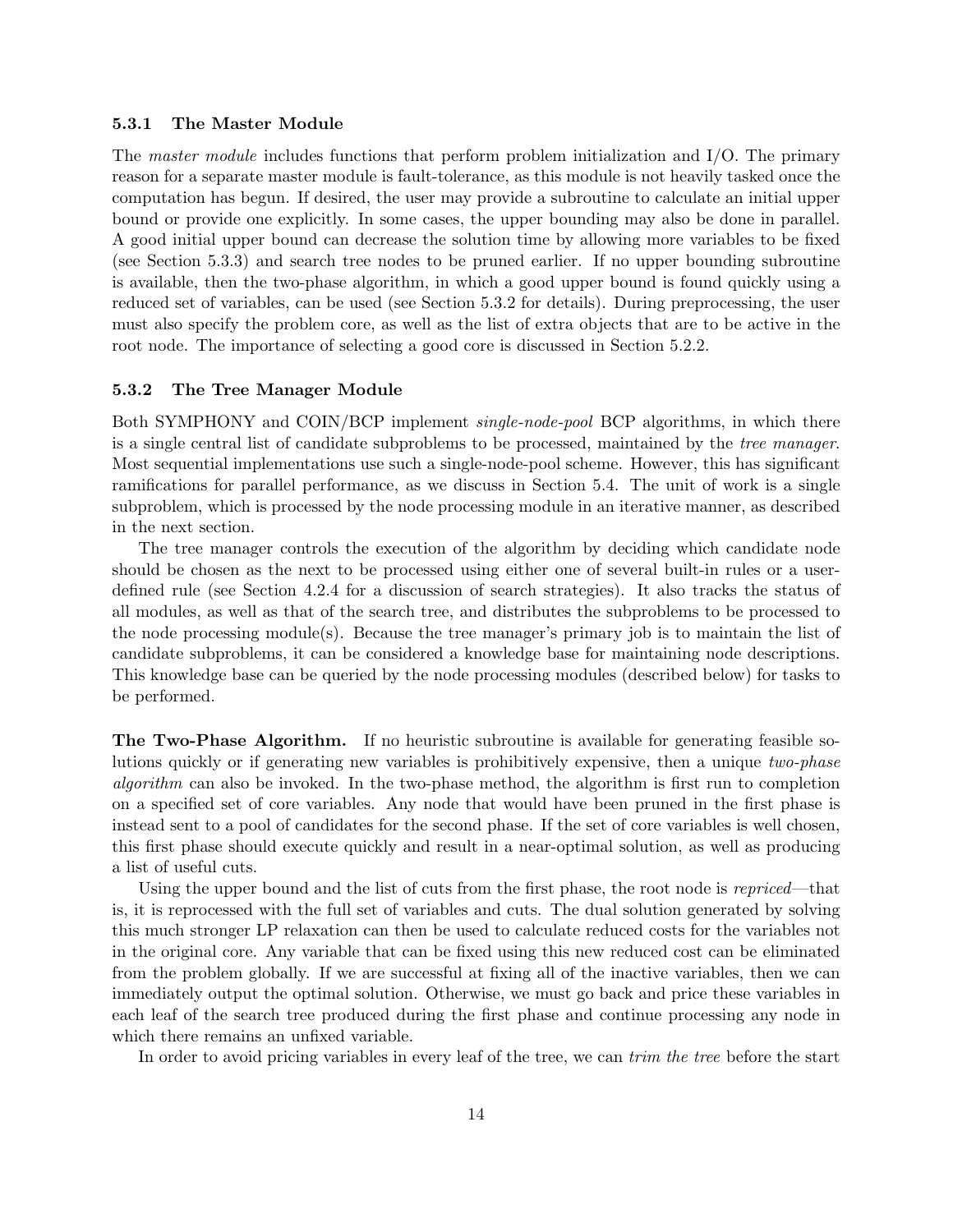

Figure 2: Overview of the NP loop

of the second phase. Trimming the tree consists of eliminating the children of any node for which each child has lower bound above the current upper bound. We then reprocess the parent node itself. This is typically more efficient, since there is a high probability that, given the new upper bound and cuts, we will be able to prune the parent node and avoid the task of processing each child individually.

### **5.3.3 The Node Processing Module**

The *node processing (NP) module* is central to the algorithm, as it performs the computationally intensive bounding and branching operations on each subproblem. The procedures for bounding and branching are described in more detail in the sections below.

**Managing the LP Relaxation.** Often, the majority of the computational effort of BCP is spent solving LP relaxations and hence this process should be as efficient as possible. Besides using a good LP engine, the most important factor is to control the size of each relaxation, in terms of number of active objects. The number of objects is controlled through use of a local pool and through periodic purging and fixing. The bounding procedure is iterative and involves the solution of a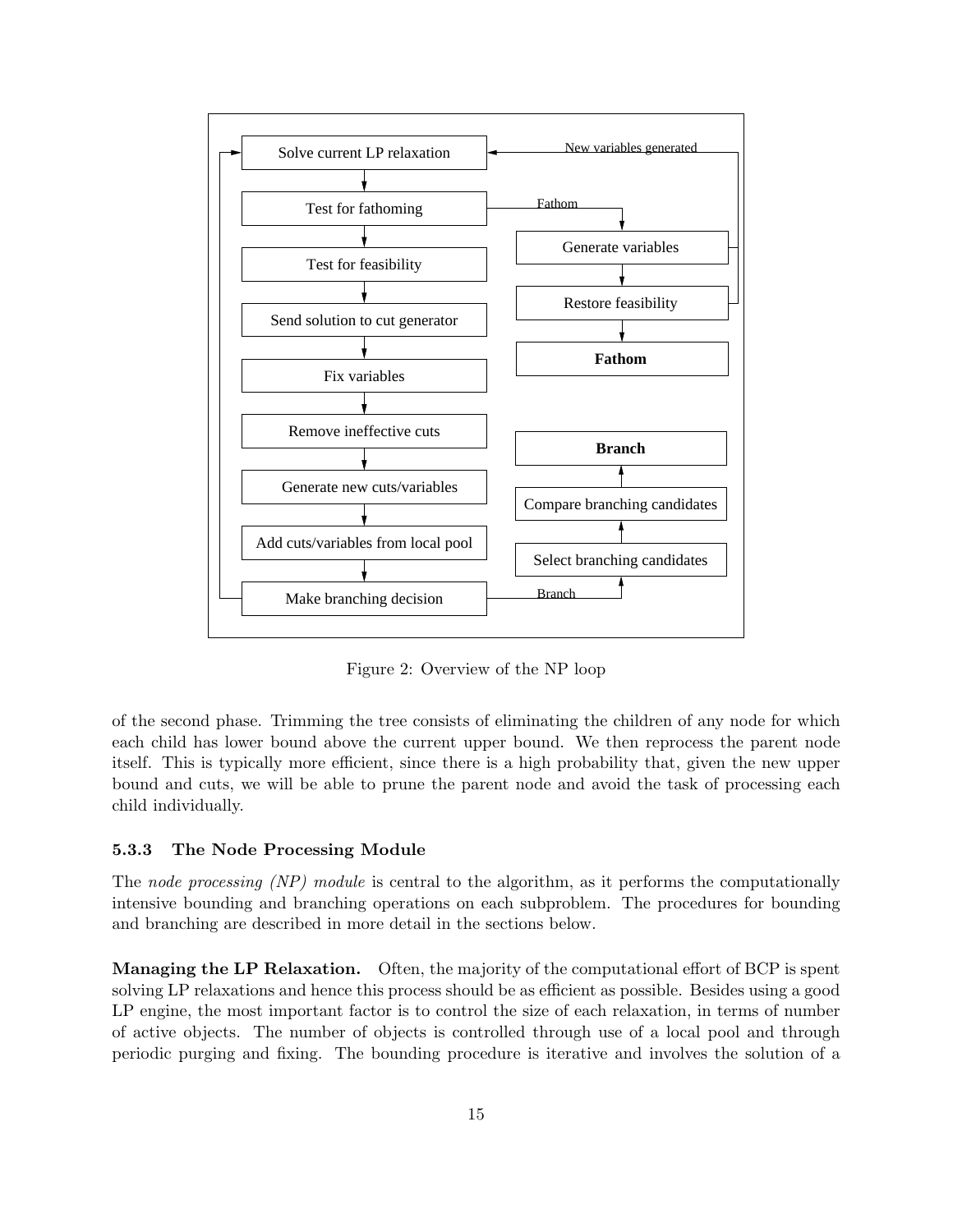sequence of LP relaxations, as pictured in Figure 2. First, the initial LP relaxation is solved, then new objects are generated based on the resulting primal and dual solutions, then the relaxation is solved again. This process continues branching occurs (see the next section for a description of when this happens).

When an object is generated, it is first added to a local pool. In each iteration, up to a specified number of the "best" objects (measured by degree of violation or reduced cost) from the local pool are added to the problem. Objects that never prove useful are eventually deleted from the list. In addition, cuts are purged from the LP relaxation itself when they have been deemed ineffective for more than a specified number of iterations, where ineffective is defined as either (1) the corresponding slack variable is positive, (2) the corresponding slack variable is basic, or (3) the dual value corresponding to the row is zero (or very small). Cuts that have remained effective in the LP relaxation for a specified number of iterations are sent to a global pool, where they can be used in later search nodes. Cuts that have been purged from the LP relaxation can be made active again if they later become violated. Note that because ineffective constraints left in the matrix increase the size of the basis unnecessarily, it is usually advisable to adopt an aggressive strategy for their removal.

The number of variables in the relaxation, on the other hand, is controlled both through *reduced cost fixing* and through a user-defined method of *logical fixing* based on problem structure. During each iteration of the NP loop, the reduced cost of each active variable is calculated to see if it can be fixed. If the matrix is *full* at the time of the fixing, meaning that all unfixed variables are active and no more can be generated, then the fixing is permanent for that subtree. Otherwise, it is temporary and only remains in force until the next time that columns are dynamically generated. Column generation can also be handled through the use of the two-phase algorithm described in Section 5.3.2.

**Branching.** To perform branching in COIN/BCP, a branching set must be selected, as described in Section 3.2, consisting of both a list of objects to be added to the relaxation (possibly only for the purpose of branching) and a list of object bounds to be modified. Any object can have its bounds modified by branching, but the union of the feasible sets contained in all child subproblems must contain the original feasible set. In SYMPHONY, the branching set is selected in a slightly more restrictive manner. In both cases, branching takes place whenever either (1) both cut generation and column generation (if performed) have failed; (2) "tailing off" in the objective function value has been detected; or (3) the user chooses to force branching. To control ramp-up time in the case of parallel execution, we have implemented a simplistic "quick branching" strategy in which branching occurs after a fixed number of iterations in the NP module regardless of whether or not new objects have been generated (see Section 5.4). This process continues until all processors have useful work to do, after which the usual algorithm is resumed. Branching can be fully automated or fully controlled by the user and the branching rule can result in as many children as the user desires, though two is typical.

Once it is decided that branching will occur, the user must either select a list of candidate sets for *strong branching* (see below for the procedure) or allow the framework to do so automatically by using one of several built-in strategies, such as branching on the variable whose value is farthest from being integral. In SYMPHONY, the number of candidates may depend on the level of the current node in the tree—it is usually advantageous to expend more effort on branching near the top of the tree.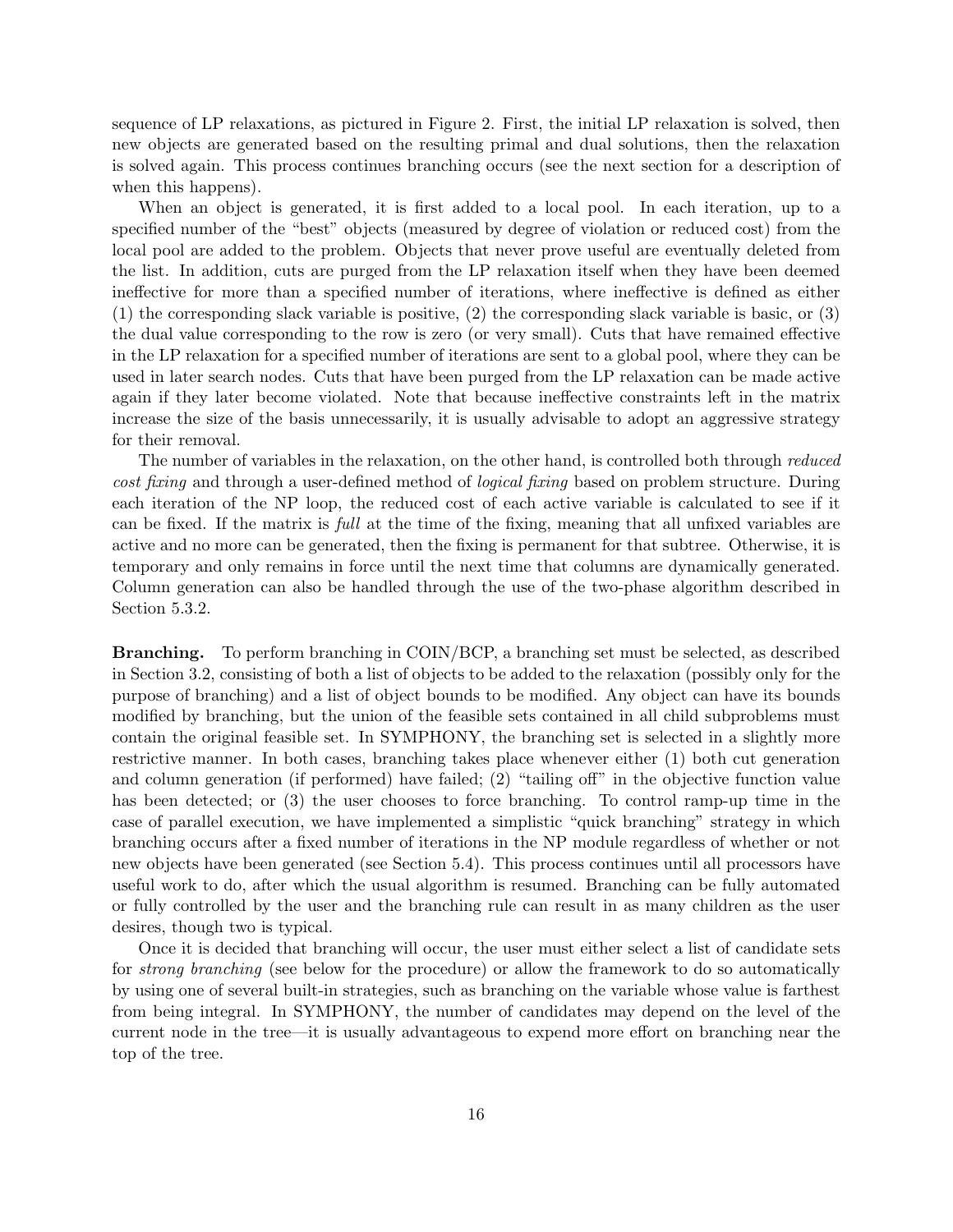After the list of candidates is selected, each candidate is *pre-solved*, by performing a specified number of iterations of the dual simplex algorithm in each of the resulting subproblems. Based on the objective function values obtained in each of the potential children, the final branching object is selected, again either by the user or by built-in rule. This procedure of using exploratory LP information in this manner to select a branching candidate is commonly referred to as *strong branching* and has its roots in early work by Mitra and others [34]. When the branching set has been selected, the NP module sends a description of that set to the tree manager, which then creates the children and adds them to the list of candidate nodes. It is then up to the tree manager to specify which node the now-idle NP module should process next. If a diving strategy is being employed, the NP module may be instructed to retain one of the children produced during branching. This eliminates the need for the tree manager to construct and send a new node to the node processing module to be processed.

#### **5.3.4 The Object Pool Module**

The concept of a *cut pool* was first suggested by Padberg and Rinaldi [39], and is based on the observation that in BCP, the inequalities which are generated while processing a particular node in the search tree are generally globally valid (or can be made so) and are potentially useful at other nodes. Since generating these cuts is sometimes a relatively expensive operation, the cut pool maintains a list of the "best" or "strongest" cuts found in the tree thus far for use in processing future subproblems. Hence, the cut pool functions as an auxiliary cut generator. In theory, we can extend this idea to the more general notion of an *object pool*. SYMPHONY, however, has only the notion of a cut pool, whereas the implementation of pools in COIN/BCP remains unfinished as of this writing. The object pools are knowledge bases that can be queried by the NP modules for objects to be added to the current LP relaxation. Although there is only one node pool, multiple object pools can be used. The implementation of this feature is described below.

**Maintaining and Scanning the Pool.** As discussed above, our only significant experience with object pools is with SYMPHONY's cut pools, so what we describe here pertains to those. Many of the concepts should be similar for pools of variables, though clearly there are differences. The cut pool's primary job is to receive a solution from an NP module and return cuts from the pool that are violated by it. The cuts are stored along with two pieces of information—the level of the tree on which the cut was generated, known simply as the *level* of the cut, and the number of times it has been checked for violation since the last time it was actually found to be violated, known as the number of *touches*. The number of touches can be used as a simplistic measure of its effectiveness. Since the pool can get quite large, the user can choose to scan only cuts whose number of touches is below a specified threshold and/or cuts that were generated on a level at or above the current one in the tree. The idea behind this second criterion is to try to avoid checking cuts that were not generated "nearby" in the tree, as they are less likely to be effective. Any cut generated at a level in the tree below the level of the current node must have been generated in a different part of the tree. Although this is admittedly a naive method, it has proven reasonably effective in practice.

On the other hand, the user may define a specific measure of quality for each cut to be used instead. For example, the degree of violation is an obvious candidate. This measure of quality must be computed by the user, since the cut pool module has no knowledge of the cut data structures. The quality is recomputed every time the user checks the cut for violation and a running average is used as the global quality measure. The cuts in the pool are periodically sorted by this measure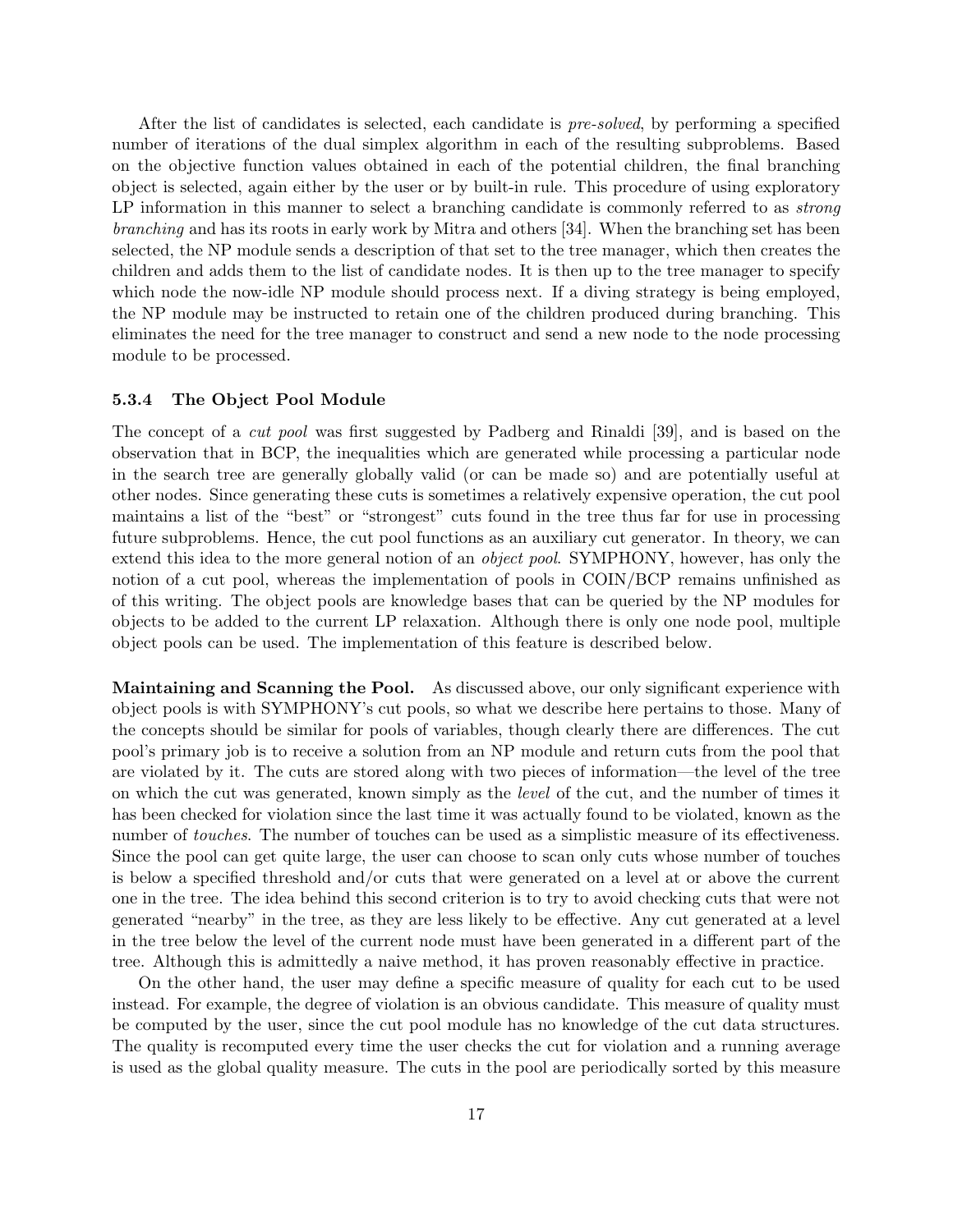and only the highest quality cuts are checked each time. All duplicate cuts, as well as all cuts whose number of touches exceeds or whose quality falls below specified thresholds, are periodically purged from the pool in order to limit computational effort.

**Using Multiple Pools.** For several reasons, it may be desirable to have multiple pools. The primary purpose of this feature is to increase scalability when employing multiple NP modules by limiting the number of nodes that a cut pool must service. Another important reason may be to limit the size of each pool for more efficient pool management and more uniform distribution of memory requirements. A secondary reason for maintaining multiple cut pools is that it allows us to limit the scanning of cuts to only those that were generated in the same subtree. As described above, this helps focus the search and should increase the efficiency and effectiveness of the search. This idea also allows us to generate locally valid cuts, such as the classical Gomory cuts [37].

With multiple pools, each pool is initially assigned to a particular node in the search tree. After being assigned to that node, the pool services requests for cuts from that node and all of its descendants until such time as one of its descendants is assigned to another cut pool. After that, it continues to serve all the descendants of its assigned node that are not assigned to other pools. Initially, the first pool is assigned to the root node. All other pools are unassigned. During execution, when a new node is selected for processing, the tree manager must determine which pool will service the node. The default is to assign the same pool as that of its parent. However, if there is currently an idle pool (either it has never been assigned to any node or all the descendants of its assigned node have been processed or reassigned), then that cut pool can be assigned to the new node. The new pool is initialized with all the cuts currently in the cut pool of the parent node, after which the two pools operate independently on their respective subtrees. When generating cuts, the NP module sends the new cuts to the cut pool assigned to service the node during whose processing the cuts were generated.

### **5.4 Performance and Scalability**

To study the behavior of our basic approach, we have tested the performance and scalability of our solver using the sample application distributed with SYMPHONY 3.0, which is a pure branch and cut solver for the vehicle routing problem (VRP). Details of the implementation for the VRP solver are contained in [41]. The experiments were run on a Beowulf cluster with 48 dual-processor nodes (1 GHz Pentium III), but only one processor was employed at each node. The operating system was Red Hat Linux 7.2 with OSL 3.0 used to solve the linear programming relaxations. To assess performance, we explicitly measured the idle time and the time spent performing tasks associated with communication. We also tracked the number of nodes in the search tree as a measure of redundant work.

In parallel branch and cut, the size of the search tree is subject to a good deal of random fluctuation due to the unpredictable timing of asynchronous messages. To reduce the effect of these inevitable random fluctuations on the analysis, we have done two things. First, we performed three identical runs of each experiment. The results that appear in the charts are averages over these three runs. Second, we consider some of the timing information on a "per node" basis, that is, the running time is divided by the number of nodes generated. This results in a much more consistent view of some trends as the number of processors increases. The instances, the source code used in these experiments, and the full results in spreadsheet form are available on the World Wide Web at www.branchandcut.org.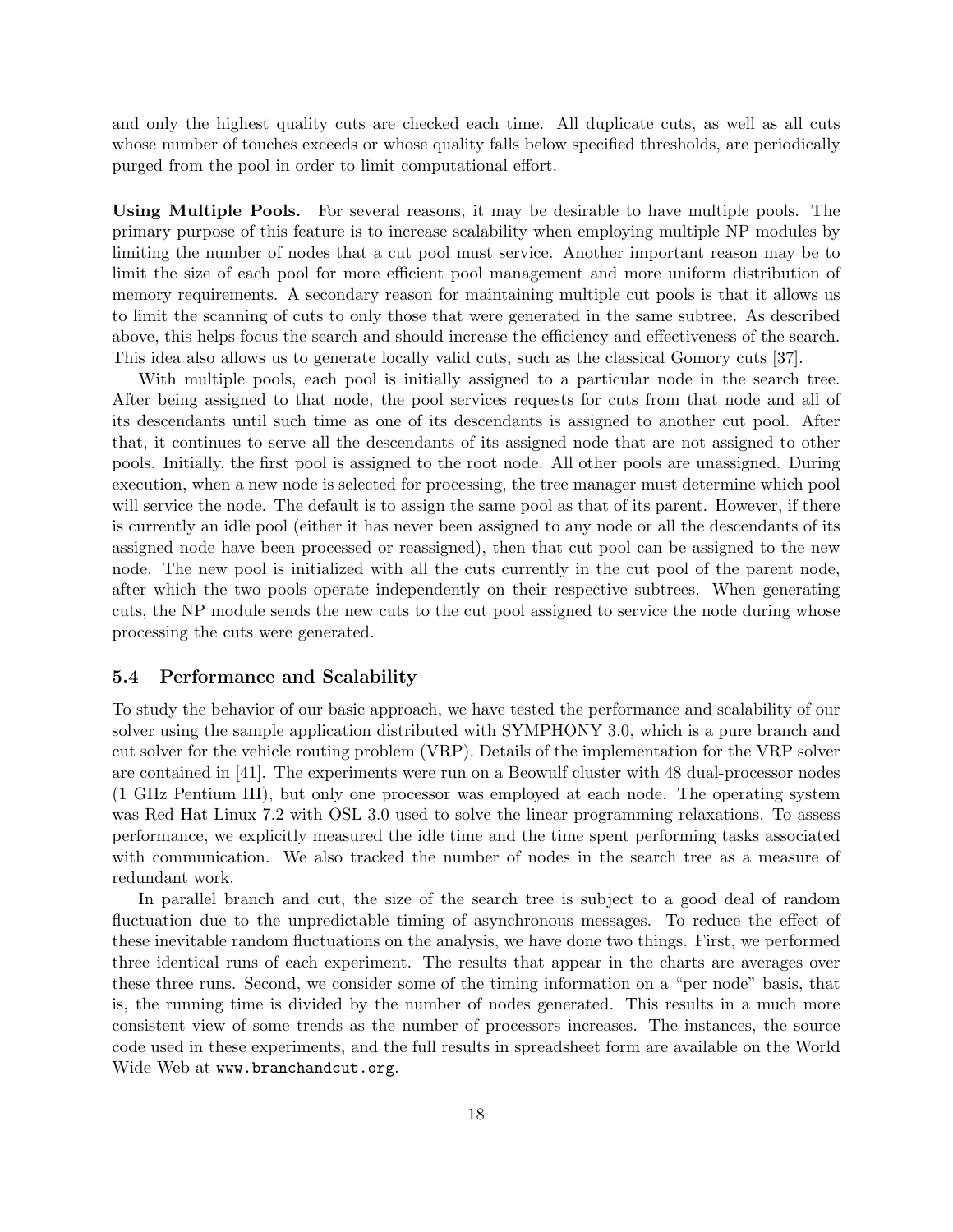

Figure 3: Number of nodes generated for default and production settings.

We report here on two sets of experiments. The results of the experiments are shown in Figures 3–10. We first tested the code "out of the box" with the default settings used when running sequentially. These results are labeled by the term "Default" above the corresponding charts. After noting that the two primary scalability issues were ramp-up time and a bottleneck at the cut pool, we tried to address these issues by (1) implementing a quick branching strategy that we hoped would reduce ramp-up time and (2) scaling the number of cut pools together with the number of NP modules. These attempts at improving scalability met with only modest success; they are summarized in the charts labeled "Production." All charts have along the horizontal axis the number of NP modules used to perform the calculation (4, 8, 16, or 32), as these modules perform the vast majority of the calculation. Along the vertical axis is the relevant time scale, and each dot in the charts represents a problem instance from our test set. The charts thus provide a comprehensive visual summary of our results. The magnitude of these experiments in terms of the number of processors employed is relatively small, but we can nonetheless glean a great deal of information from them.

Section 4.1 describes in general terms the main sources of overhead in parallel branch and bound. The results in Figures 3–10 break these sources down further into the specific identifiable components that were found to be significant to performance. By examining the results in the charts, we can draw some interesting conclusions. Figure 3 shows that the total number of nodes in the search tree, a measure of the amount of redundant work performed, remains constant as the number of processors is increases (a simple statistical test supports this claim). This is a good indication that the single-node-pool approach, which affords us global information about bounds and allows us to process the nodes in approximately the same order as they would be processed in the sequential algorithm, is effective in preventing the performance of redundant work. In addition, Figures 4 (total raw CPU time used for each instance) and 5 (total CPU time used per search tree node) show that the total amount of CPU time required to process the nodes is also remaining constant.

Besides redundant work, the main components of overhead are idle time and time spent performing tasks related to communication. We have found that the time spent in functions related to communication is insignificant compared to the much bigger issue of idle time. The sources of idle time are analyzed in the next two sections.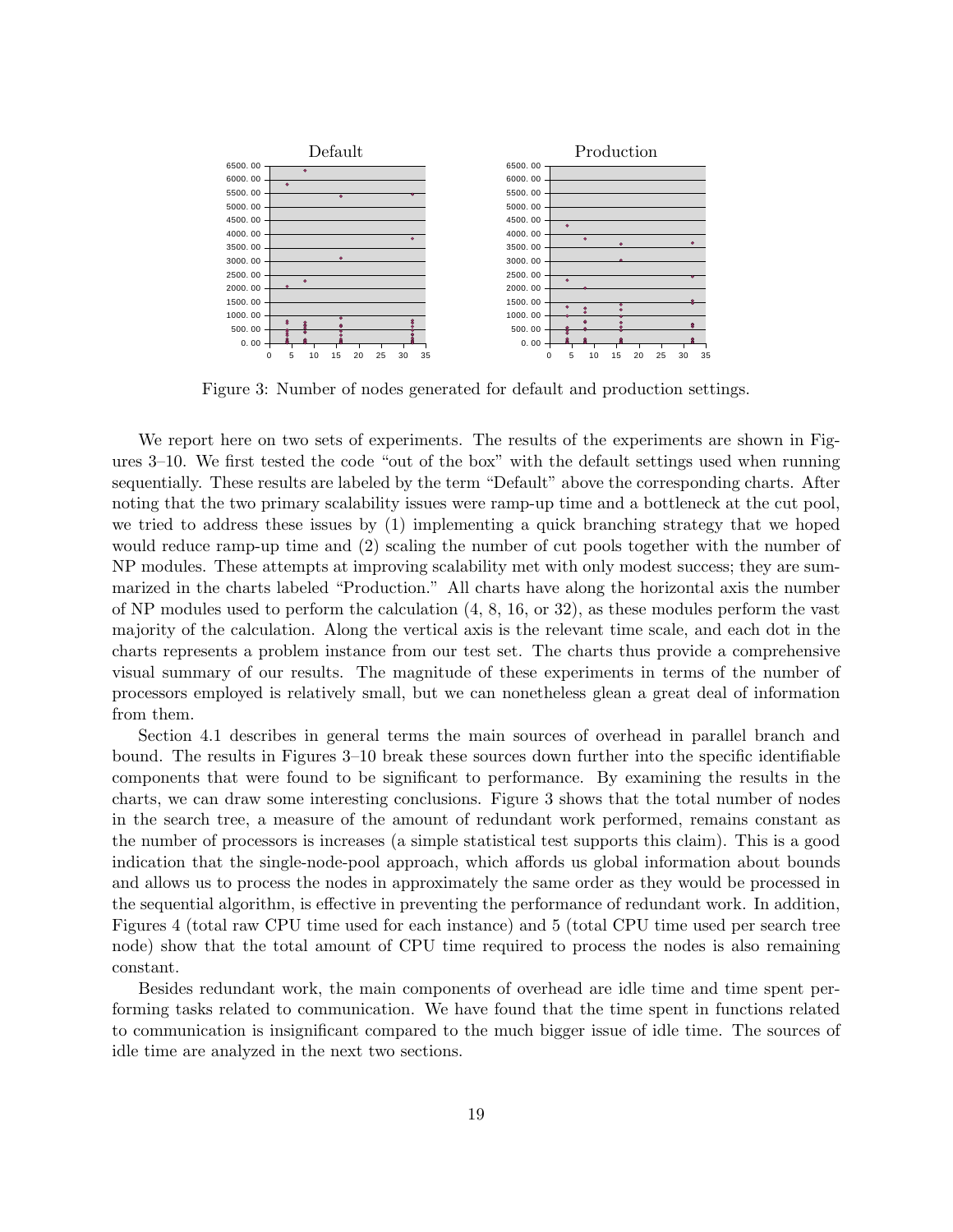

Figure 4: CPU time (processor-seconds) for default and production settings.



Figure 5: CPU time (processor-seconds per node) for default and production settings.



Figure 6: Total ramp time (seconds) for default and production settings.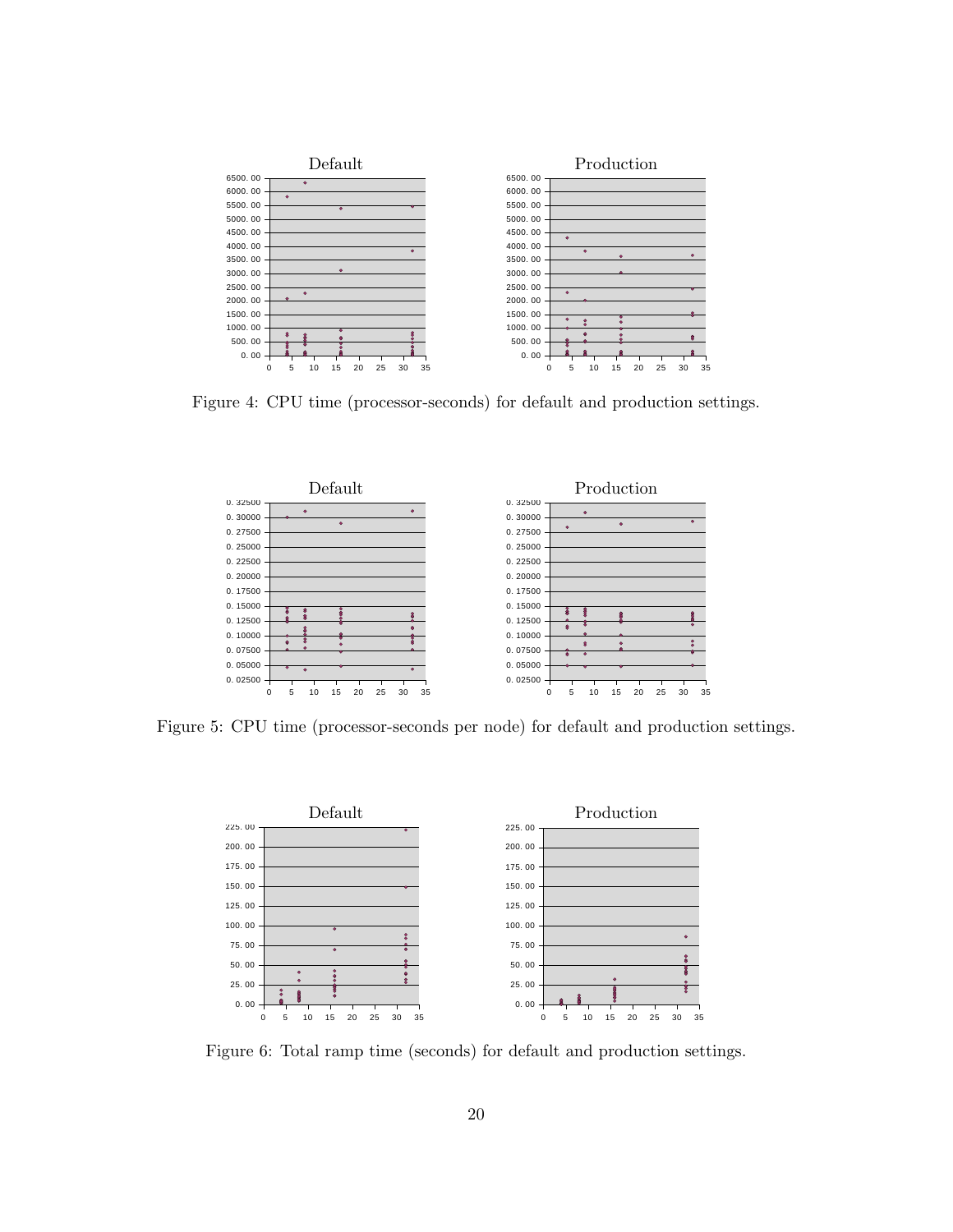

Figure 7: Idle time (seconds per node) waiting for nodes for default and production settings.



Figure 8: Idle time (seconds per node) waiting for cuts for default and production settings.



Figure 9: Wall clock time (processor-seconds) for default and production settings.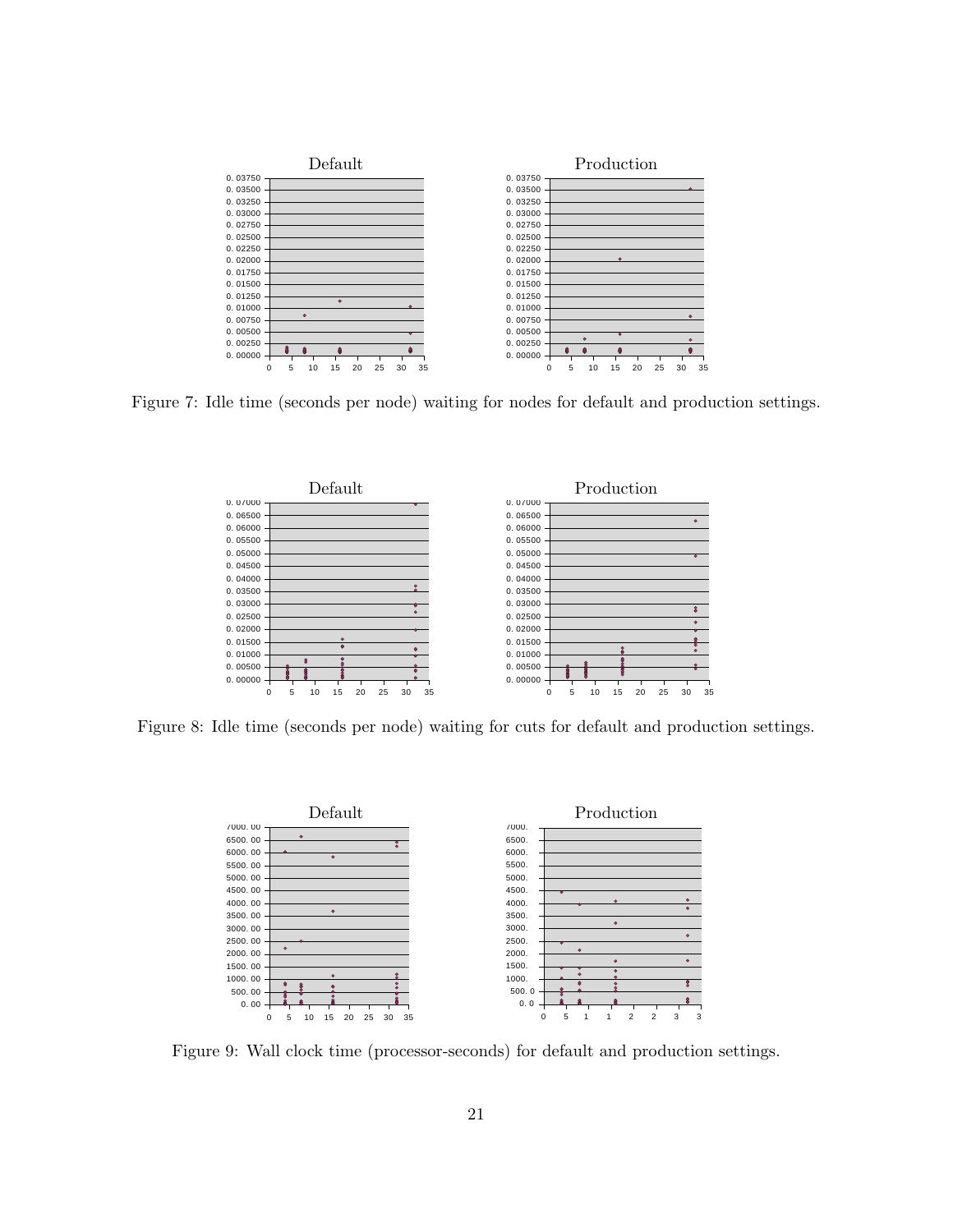

Figure 10: Wall clock time (processor-seconds per node) for default and production settings.

**Ramp-up and Ramp-down.** Because of the iterative bounding scheme employed in BCP, the time to process a node can be substantial. Therefore, ramp-up time is one of the most serious scalability problems we face. Ramp-down time, on the other hand, was a much smaller problem. Ramp-up time can be controlled to some degree through the quick branching scheme described earlier. The results of applying this scheme are shown in Figure 6. The first chart is the total ramp time (ramp-up and ramp-down) with default branching, whereas the second chart is the ramp time with quick branching. We first tried branching after only one LP relaxation had been solved, but found that the size of the search tree increased too much with this rule. Forcing branching after 5 LP relaxations had been solved was a better compromise and did result in decreased ramp-up time, without a dramatic increase in the size of the of the search trees (compare the charts in Figure 3). The overall reduction in computational effort, however, was modest. A possible alternative is to introduce a branching rule that results in an increased number of children early in the solution process. In [23], Henrich studies this problem and offers some alternatives that we consider in future work. Obviously, this is an important topic ripe for further study.

**Idle Time (Requests for Data).** Another major contributor to parallel overhead is the time spent by the node-processing modules waiting for requests to be serviced by a knowledge base. We address the two types of knowledge bases separately.

• *Tree Manager (Node Pool)*: Requests to the tree manager can be of three types: (1) request for a new node description, (2) request for a decision about whether to dive or not, or (3) request for a list of indices to be assigned to newly generated objects. With the differencing scheme we use to store the search tree, reconstructing the node descriptions needed to service requests of type (1) can involve some computational effort. Because there is only one tree manager module to service all of these requests, this is obviously a scalability issue when large numbers of processors are used. Of the three types of requests, requests for node descriptions are the most significant cause of idle time (due to the large message size and the expense of constructing the node description). Surprisingly, however, Figure 7 shows that idle time per node due to requests from the tree manager remain fairly constant in most cases, with a slight increase in the case of 32 NP modules. This upward trend is likely to continue; for large-scale parallelism, the tree manager would become a bottleneck. However, we were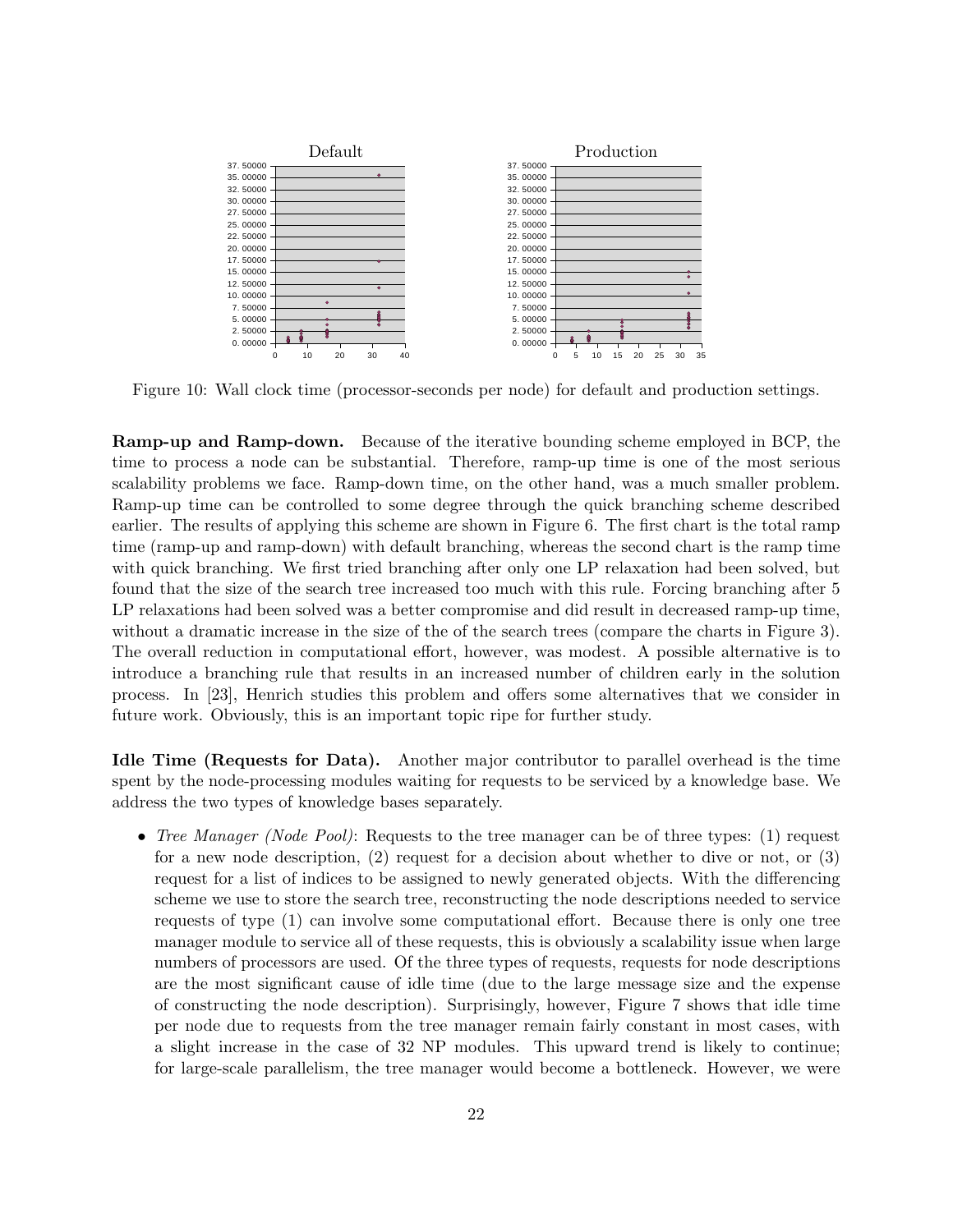pleasantly surprised to see that this did not occur to a significant extent in our experiments.

• *Object Pool:* Requests to the object pools (cut pools in this case) can involve significant computational effort, since the entire pool must be scanned for relevant objects and the pools can grow quite large. This can cause the object pools to become significant bottlenecks as well. However, it is important to realize that the time spent actually scanning the pool is useful work that would also have been performed in the sequential algorithm. It is only the time spent waiting for the cut pool process to receive the message and actually perform the work, as well as the time spent waiting for the cuts to be sent back over the network that can be considered overhead. Currently, we send each cut in a separate message in order to allow the node processing module to begin processing the list of cuts while the cut pool is still working. However, the additional latency that this causes is an issue. We attempted to deal with this through the use of multiple object pools servicing different parts of the search tree. The results are shown in Figure 8. We can see that this approach did have an effect, but as with ramp-up time, the idle time per node is still increasing significantly.

The overall efficiency can be seen in Figures 9 and 10. Figure 9 shows the total raw wall clock time for each instance, multiplied by the number of processors. With an efficiency of 1, this quantity should stay constant as the number of processors increases. Figure 10 shows the wall clock processing time per search tree node, which should also remain constant with perfect efficiency. Although the efficiency does decrease due to the sources of overhead discussed above, our design is quite adequate for small-scale use and can achieve efficiencies near one. However, this is largely due to the fact that our single-node-pool approach provides essentially perfect information with respect to bounds, which in turn allows us to keep the performance of redundant work in check. To take advantage of large-scale parallelism, we need to change our approach. This is the goal of our current project, which we summarize in the remainder of the paper.

### **6 The Next-Generation Framework**

In order to address some of the scalability issues inherent in the design of SYMPHONY and COIN/BCP, we are currently developing a next-generation framework as a follow-on to these codes. We aim to create a framework with improved scalability, like that in PICO [15] or FATCOP [12], which will allow us to employ true large-scale parallelism. At the same time, we plan to allow even greater flexibility than the currently existing frameworks, SYMPHONY, COIN/BCP, and ABACUS do. To make our new code easy to maintain, easy to use, and as flexible as possible, we have developed a multi-layered class library, in which the only assumptions made in each layer about the algorithm being implemented are those needed for implementing specific functionality efficiently. By limiting the set of assumptions in this way, we ensure that the libraries we are developing will be useful in a wide variety of settings. To illustrate, we briefly describe the current hierarchy design. For additional details, see [28].

### **6.1 The Library Hierarchy**

**The Abstract Library for Parallel Search.** The ALPS layer is a C++ class library containing the base classes needed to implement parallel search, including basic search tree management and load balancing. In the ALPS base classes, there are almost no assumptions made about the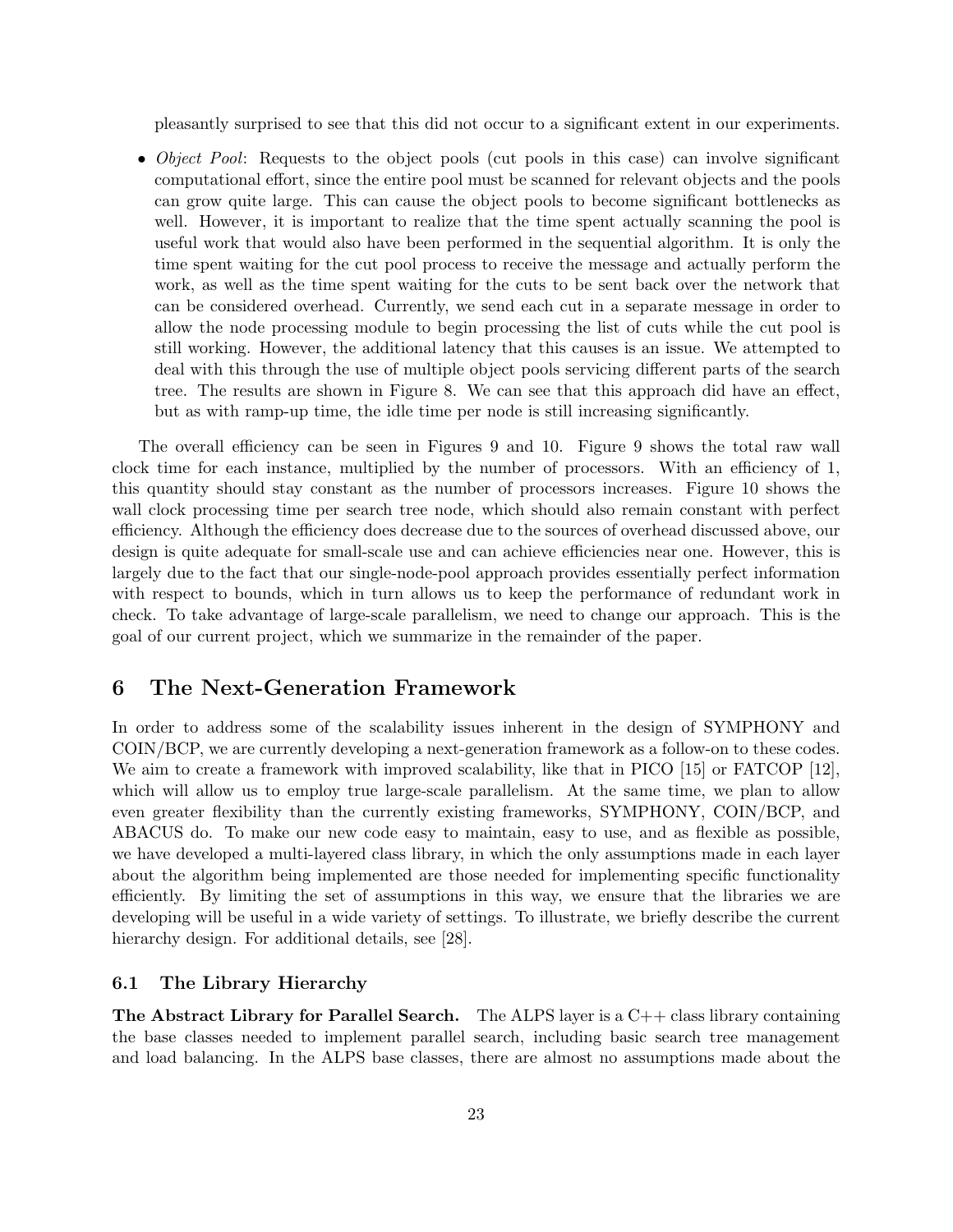algorithm that the user wishes to implement, except that it is based on a tree search. ALPS performs its tree management in much the same way as most branch and bound frameworks, by prioritizing the search through the use of an application-dependent notion of *node quality* and pruning those nodes whose quality falls below a specified *quality threshold*. However, since we are primarily interested in *data-intensive* applications, in which the description of each search tree node might be very large, the class structure is designed with the implicit assumption that efficient storage of the search tree is paramount and that this storage is accomplished through the compact differencing scheme alluded to earlier. Also associated with a node is a status that indicates the amount of processing that has been completed and what remains to be done. This is similar to the scheme employed in PICO. A preliminary version of ALPS has already been developed and used to implement a solver for the knapsack problem.

**The Branch, Constrain, and Price Software Library.** BiCePS is a C++ class library built on top of ALPS that implements the data handling layer appropriate for a wide variety of relaxationbased branch and bound algorithms where the bounding is based on Lagrangian duality. BiCePS abstracts the basic notions of BCP without assuming that the algorithm is LP-based. Such a framework could be use to implement branch and bound algorithms based some form of Lagrangian relaxation (relax and cut for example) or using a nonlinear solver (such as a quadratic programming solver). In BiCePS, we have a more generalized notion of variables (which we call *primal objects*) and constraints (which we call *dual objects*), in which the dual objects are viewed simply as arbitrary functions of the primal objects. Subproblems are composed of lists of primal and dual objects, each with associated lower and upper bounds between which the value of the object must fall. Objects also have an associated marginal cost or *dual value*.

As in BCP, we assume that processing a subproblem involves an iterative bounding procedure, in which the list of active objects (both primal and dual) can be changed in each iteration by *generation* and *deletion*, and individual objects modified through *bound tightening*. The design also provides for multi-phase approaches, as described in Section 5.3.2. To perform branching, we choose a *branching set* consisting of both a list of data objects to be added to the relaxation (possibly only for the purpose of branching) and a list of object bounds to be modified. Any object can have its bounds modified by branching, but the union of the feasible sets contained in all child subproblems must contain the original feasible set in order for the algorithm to be correct.

**The BiCePS Linear Integer Solver Library.** BLIS is a concretization of the BiCePS library in which we implement an LP-based relaxation scheme, i.e., we assume the objective function and all constraints are linear functions of the variables and that the relaxations are LPs. The primal objects (the variables) correspond to columns in an LP relaxation, while constraints correspond to rows.

#### **6.2 Scalability Features**

**Task Granularity.** The most straightforward approach to improving scalability is to increase the task granularity, thereby reducing the number of decisions that need to be made centrally, as well as the amount of data that has to be sent and received. To achieve this, the basic unit of work in our design is an entire *subtree*. This means that each worker (the worker process is described in the next section) is capable of processing an entire subtree autonomously. The implications of changing the basic unit of work from a subproblem to a subtree are vast. Although this change allows for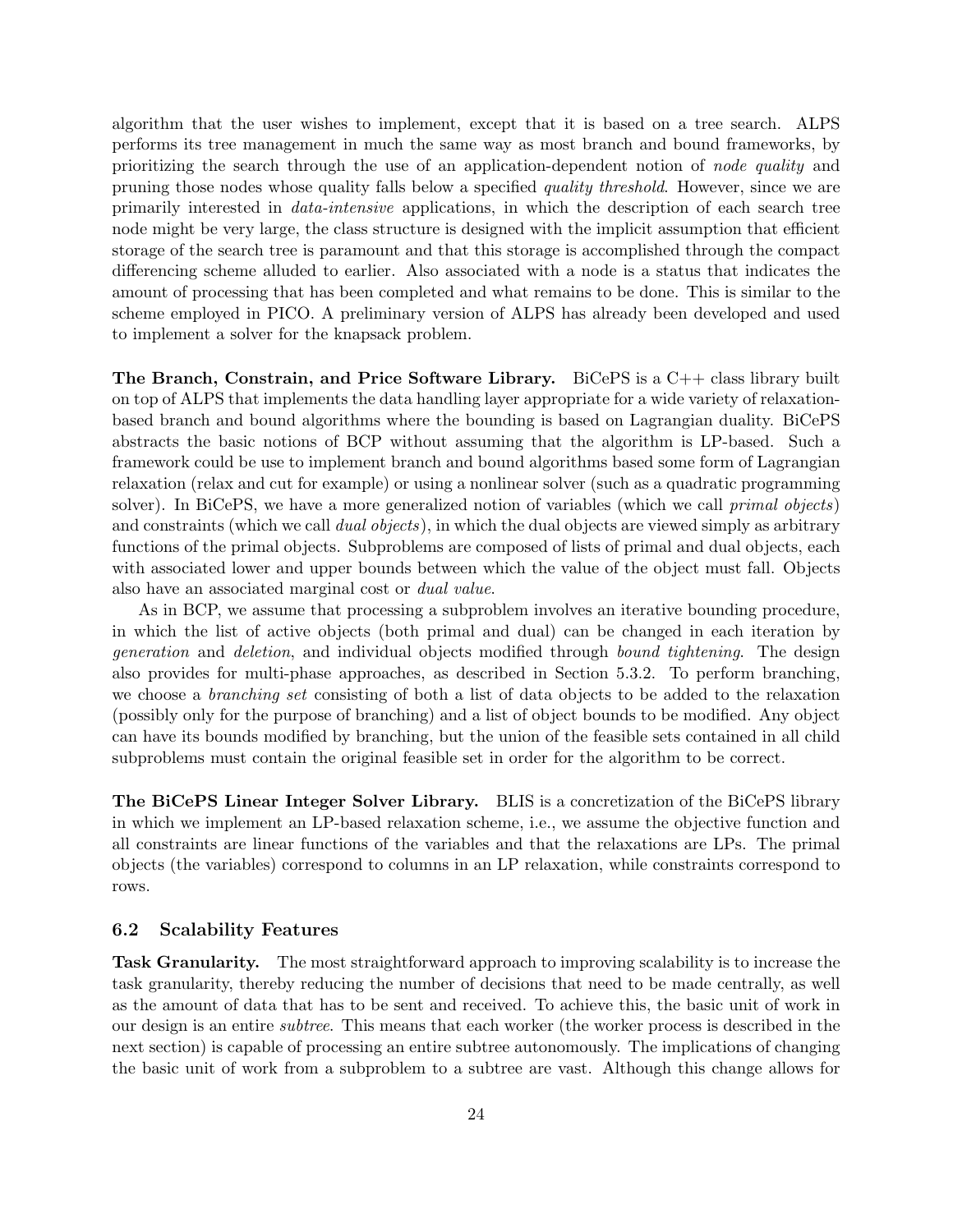increased grain size and more compact storage, it does make some parts of the implementation much more difficult. For instance, because of the memory savings achieved by compactly storing entire subtrees using differencing, we must be much more careful about how we perform load balancing, in order to avoid breaking up subtrees too finely.

**The Master-Hub-Worker Paradigm.** To avoid the bottleneck created by the classical masterworker paradigm, we have shifted to a variant of the so-called *master-hub-worker* paradigm, which is similar to that proposed and implemented by Eckstein in his PICO framework [15]. This paradigm inserts a layer of "middle managers," called *hubs* between the master process and the worker processes. In this scheme, each hub is responsible for managing a fixed-size cluster of workers. As the number of processors increases, we simply add more hubs and more clusters of workers. In this way, no hub becomes overburdened because the number of workers requesting information from it is limited. In our design, each hub is responsible for tracking a list of subtrees of the current tree that it is responsible for. The hub dispenses new candidate nodes (leaves of the subtrees it is responsible for) to the workers as needed and tracks their progress. When a worker receives a new node, it treats this node as the root of a subtree and begins processing that subtree, stopping only when the work is completed or the hub instructs it to stop. Periodically, the worker informs the hub of its progress and based on that information the hub balances the load among its workers.

Periodically, load balancing must also be performed between the hubs themselves. This load balancing attempts to keep related subtrees together while balancing the *quantity* and the *quality* of nodes yet to be explored among the hubs. This is done by maintaining skeleton information about the full search tree in the master process. This skeleton information includes only what is necessary to make load balancing decisions—primarily the quality of each of the subproblems available for processing. With this information, the master is able to match *donor hubs* (those with too many nodes or too high a proportion of high-quality nodes) and *receiver hubs*, who then exchange work appropriately.

**Asynchronous messaging.** Another design feature we have endeavored to include is the elimination of synchronous requests for information. This means that every process must be capable of working completely autonomously until interrupted with a request to perform an action by either its associated hub (if it is a worker), or the master process (if it is a hub). In particular, this means that each worker must be capable of acting as an independent sequential solver, as described above. To ensure that a worker is doing useful work, it periodically sends an *asynchronous* message to the hub with information about the current state of its subtree. The hub can then decide at its convenience whether to ask the worker to stop working on the subtree and begin work on a new one. An important implication of this design is that the workers are not able to assign global identifiers to newly generated objects. This has important consequences for data handling, which we explore in the next section.

**Data Handling.** One of the biggest challenges faced in implementing data-intensive search algorithms is keeping track of the objects that make up the subproblems. The fact that the algorithms we consider have a notion of global objects is, in some sense, what makes them so difficult to implement in parallel. In order to take advantage of the economies of scale that come from having global objects, we must have global information and central storage. But this is at odds with our goal of decentralization and asynchronous messaging. In Section 5.2.1, we have already discussed the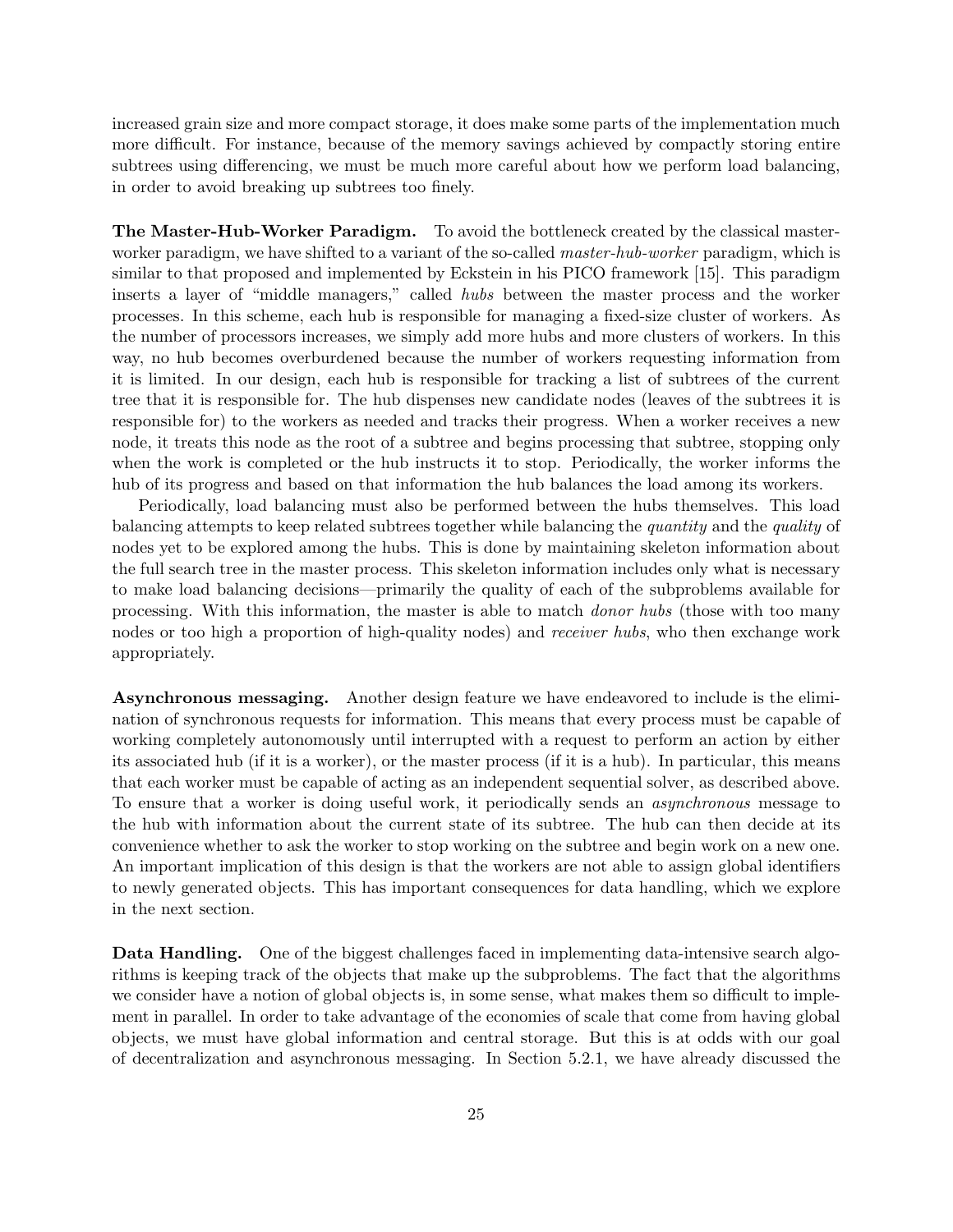difference between an object's *representation* and its *realization* within the context of a particular relaxation.

As in COIN/BCP, new classes of objects can be derived by defining methods, called *encoding* and *decoding*, that convert between an object's compact representation and its realization. The compact form of an object is used not only for efficient storage and transportation of the object, but also as a way of uniquely identifying the object globally. To keep storage requirements at a minimum, we would like to know at the time we generate an object whether we have previously generated the same object (this can easily happen). To determine this, we store object locally within a hash table that allows us to easily determine whether the object already exists. The hash value is generated from an object's encoded form.

Of course, the ideal situation would be to avoid generating the same object twice in the first place. For this purpose, we provide *object pools*, as in SYMPHONY and COIN/BCP. These pools contain sets of the "most effective" objects found in the tree thus far, so that they may be utilized in other subproblems without having to be regenerated.

### **7 Conclusion**

In the first half of this paper, we have provided an overview of the issues involved in implementing sophisticated versions of branch and bound called *branch, cut, and price* algorithms. These algorithms depend on the sharing of large amounts of knowledge in the form of bounds, global objects (cuts and variables), and node descriptions. Implementing this sharing in parallel without introducing undue overhead is difficult at best. In SYMPHONY and COIN/BCP, this is done through centralization of certain knowledge bases, specifically, the node queue. Such a single-nodepool scheme has significant advantages over a decentralized one. Mainly, it is easy to eliminate redundant work and the entire search tree can be stored very compactly using differencing. We have shown that this approach is effective for small-scale parallelism. This centralized approach is not scalable, however, because the central knowledge base will eventually become a bottleneck. We are currently developing a next-generation framework designed to address this and other scalability issues and to generalize many of the notions of parallel BCP. All of the projects mentioned in this paper are being developed as open source as part of the Computational Infrastructure for Operations Research (COIN-OR) Project. Full source code and documentation, as well as a description of the project, is available for free download at www.coin-or.org.

### **References**

- [1] G. M. Amdahl (1967): Validity of the single-processor approach to achieving large-scale computing capabilities. *AFIPS Conference Proceedings* **30**, Atlantic City, NJ, April 18–20, AFIPS Press.
- [2] K. Anstreicher, N. Brixius, J. Goux, J. Linderoth (2002): Solving large quadratic assignment problems on computational grids. *Mathematical Programming, Series B* **91** 563.
- [3] D. Applegate, R. Bixby, V. Chvátal, and W. Cook (1998): On the solution of traveling salesman problems. *Documenta Mathematica Journal der Deutschen Mathematiker-Vereinigung, International Congress of Mathematicians*, 645.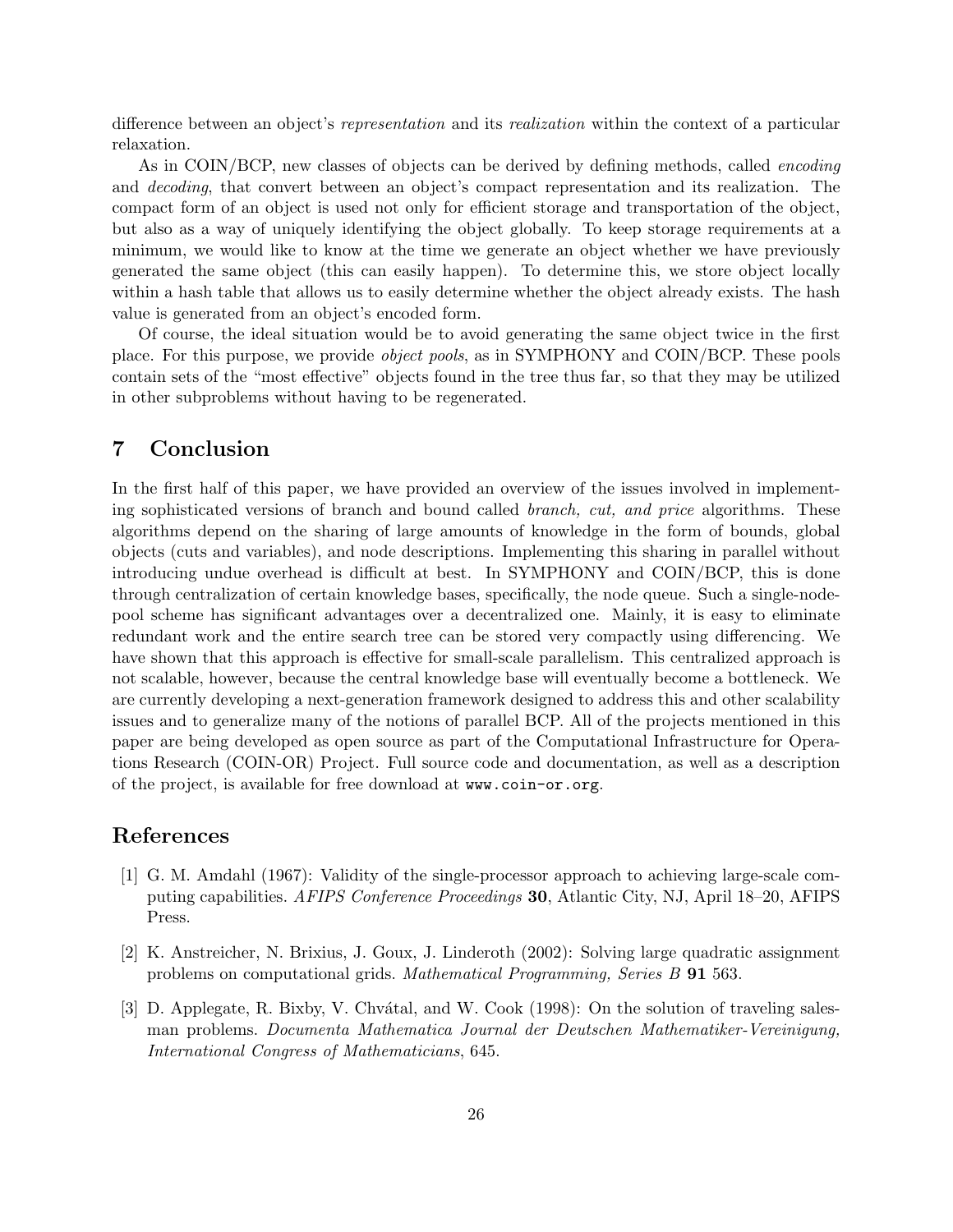- [4] D. Applegate, R. Bixby, V. Chv´atal, and W. Cook: *CONCORDE TSP Solver*, available at www.keck.caam.rice.edu/concorde.html.
- [5] E. Balas (1965): An additive algorithm for solving linear programs with zero-one variables. *Operations Research* **13**, 517–546.
- [6] E. Balas, S. Ceria, and G. Cornu´ejols (1996): Mixed 0-1 programming by lift-and-project in a branch-and-cut framework. *Management Science* **42**, 9.
- [7] C. Barnhart, E. L. Johnson, G. L. Nemhauser, M. W. P. Savelsbergh, P. H. Vance (1998): Branch-and-price: Column generation for huge integer programs. *Operations Research* **46**, 316–329.
- [8] M. Benchouche, V.-D. Cung, S. Dowaji, B. Le Cun, T. Mautor, and C. Roucairol (1996): Building a parallel branch and bound library. In *Solving Combinatorial Optimization Problems in Parallel, Lecture Notes in Computer Science* **1054**, Springer, Berlin, 221.
- [9] R. Bixby, W. Cook, A. Cox, and E. K. Lee (1995): *Parallel Mixed Integer Programming*, Rice University Center for Research on Parallel Computation Research Monograph CRPC-TR95554.
- [10] A. de Bruin, G. A. P. Kindervater, and H. W. J. M. Trienekens (1995): *Asynchronous Parallel Branch and Bound and Anomalies*, Report EUR-CS-95-05, Department of Computer Science, Erasmus University, Rotterdam.
- [11] Q. Chen, and M. C. Ferris (1999): *FATCOP: A Fault Tolerant Condor-PVM Mixed Integer Programming Solver*, University of Wisconsin CS Department Technical Report 99-05, Madison, WI.
- [12] Q. Chen, M. C. Ferris, and J. T. Linderoth (2001): FATCOP 2.0: Advanced features in an opportunistic mixed integer programming solver. *Annals of Operations Research* **103**, 17.
- [13] C. Cordier, H. Marchand, R. Laundy, and L. A. Wolsey (1999): bc-opt: A branch-and-cut code for mixed integer programs. *Mathematical Programming* **86**, 335.
- [14] R. Correa and A. Ferreira (1995): *Parallel Best-first Branch and Bound in Discrete Optimization: A Framework*, Center for Discrete Mathematics and Theoretical Computer Science Technical Report 95-03.
- [15] J. Eckstein, C. A. Phillips, and W. E. Hart (2000): *PICO: An Object-Oriented Framework for Parallel Branch and Bound*, RUTCOR Research Report 40-2000, Rutgers University, Piscataway, NJ.
- [16] M. Elf, C. Gutwenger, M. Jünger, and G. Rinaldi (2001): Branch-and-cut algorithms for combinatorial optimization and their implementation in ABACUS. In *Computational Combinatorial Optimization*, D. Naddef and M. Jünger, eds., Springer, Berlin, 157.
- [17] M. C. Ferris, G. Pataki, and S. Schmieta (2001): Solving the Seymour problem, *Optima* **66**, 1.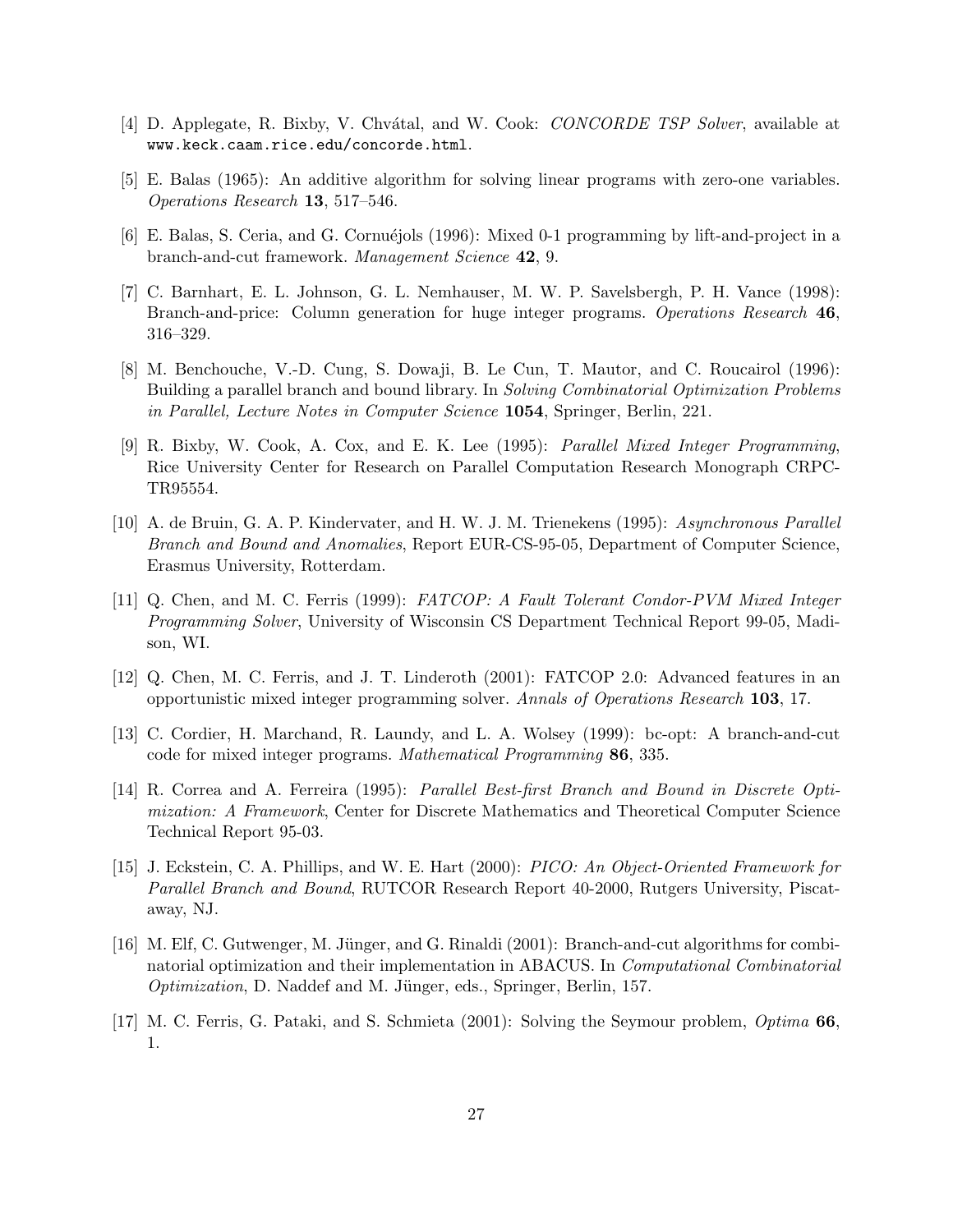- [18] A. Geist et al. (1994): *PVM: Parallel Virtual Machine, A User's Guide and Tutorial for Networked Parallel Computing*, MIT University Press, Cambridge, MA.
- [19] B. Gendron and T. G. Crainic (1994): Parallel branch and bound algorithms: Survey and synthesis. *Operations Research* **42**, 1042.
- [20] A. Grama and V. Kumar (1995): Parallel search algorithms for discrete optimization problems. *ORSA Journal on Computing* **7**.
- [21] M. Grötschel, M. Jünger, and G. Reinelt (1984): A cutting plane algorithm for the linear ordering problem. *Operations Research* **32**, 1155.
- [22] W. Gropp, E. Lusk, and A. Skjellum (1999): *Using MPI*, MIT University Press, Cambridge, MA.
- [23] D. Henrich (1993): Initialization of parallel branch-and-bound algorithms. *Proceedings of the Second International Workshop on Parallel Processing and Artificial Intelligence*, Chamberry, France.
- [24] K. Hoffman and M. Padberg (1985/86): LP-based combinatorial problem solving. *Annals of Operations Research* **4**, 145.
- [25] M. Jünger and S. Thienel (2000): The ABACUS system for branch and cut and price algorithms in integer programming and combinatorial optimization. *Software Practice and Experience* **30**, 1325.
- [26] V. Kumar and A. Gupta (1994): Analyzing scalability of parallel algorithms and architectures. *Journal of Parallel and Distributed Computing* **22**.
- [27] L. Lad´anyi (1996): *Parallel Branch and Cut and Its Application to the Traveling Salesman Problem*, Ph.D. Dissertation, Field of Operations Research, Cornell University, Ithaca, NY.
- [28] L. Ladányi, T. K. Ralphs, and M. J. Saltzman (2002): Implementing Scalable Parallel Search Algorithms for Data-intensive Applications. *Proceedings of the International Conference on Computational Science*, Amsterdam.
- [29] M. Eső, D. L. Jensen, and L. Ladányi (2002): Bid evaluation for FCC auction 31 using column generation. Presentation at the *INFORMS Annual Meeting*, San Jose.
- [30] M. Eső, D. L. Jensen, and L. Ladányi (2002): Solving lexicographic multiobjective MIP with column generation. Presentation at the *INFORMS Annual Meeting*, San Jose.
- [31] A. H. Land and A. G. Doig (1960): An automatic method for solving discrete programming problems. *Econometrica* **28**, 497–520.
- [32] J. Linderoth (1998): *Topics in Parallel Integer Optimization*, Ph.D. Dissertation, School of Industrial and Systems Engineering, Georgia Institute of Technology, Atlanta, GA.
- [33] J. Linderoth and M. W. P. Savelsbergh (1999): Computational study of search strategies for mixed integer programming. *INFORMS Journal on Computing* **11**, 173–187.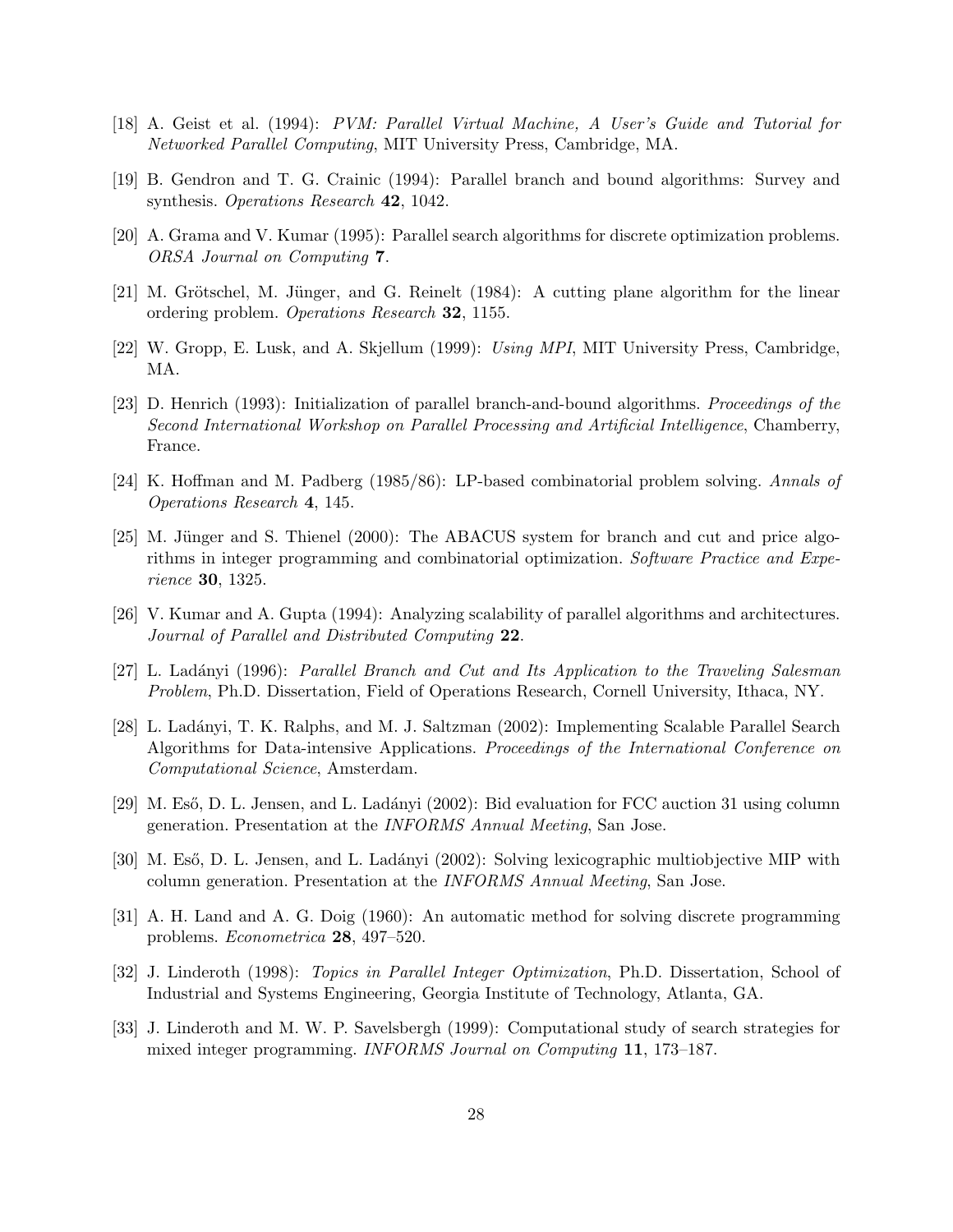- [34] G. Mitra (1973): Investigation of some branch and bound strategies for the solution of mixed integer linear programs. *Mathematical Programming* **4**, 155.
- [35] G. Mitra, I. Hai, and M.T. Hajian (1997): A distributed processing algorithm for solving integer programs using a cluster of workstations. *Parallel Computing* **23**, 733–753.
- [36] L.G. Mitten (1970): Branch-and-bound methods: General formulation and properties. *Operations Research* **18**, 24–34.
- [37] G. L. Nemhauser and L. A. Wolsey (1988): *Integer and Combinatorial Optimization*, John Wiley & Sons, Inc.
- [38] G. L. Nemhauser, M. W. P. Savelsbergh, and G. S. Sigismondi (1994): MINTO, a Mixed INTeger Optimizer. *Operations Research Letters* **15**, 47.
- [39] M. Padberg and G. Rinaldi (1991): A branch-and-cut algorithm for the resolution of large-scale traveling salesman problems. *SIAM Review* **33**, 60.
- [40] T. K. Ralphs (1995): *Parallel Branch and Cut for Vehicle Routing*, Ph.D. Dissertation, Field of Operations Research, Cornell University, Ithaca, NY.
- [41] T. K. Ralphs (2002): Parallel Branch and Cut for Vehicle Routing. To appear in *Parallel Computing*.
- [42] T. K. Ralphs (2002): *SYMPHONY Version 3.0 User's Guide*, available at www.branchandcut.org/SYMPHONY.
- [43] T. K. Ralphs and L. Lad´anyi (2001): *COIN/BCP User's Guide*, available at www.coin-or.org.
- [44] T. K. Ralphs, L. Lad´anyi, and L. E. Trotter (2001): Branch, cut, and price: Sequential and parallel. In *Computational Combinatorial Optimization*, D. Naddef and M. Jünger, eds., Springer, Berlin, 223.
- [45] M. W. P. Savelsbergh (2001): Branch-and-price: Integer programming with column generation. In *Encyclopedia of Optimization*, C. Floudas, P. Pardalos, Eds.
- [46] Y. Shinano, M. Higaki, and R. Hirabayashi (1995): Generalized utility for parallel branch and bound algorithms. *Proceedings of the 1995 Seventh Symposium on Parallel and Distributed Processing*, IEEE Computer Society Press, Los Alamitos, CA, 392.
- [47] Y. Shinano, K. Harada, and R. Hirabayashi (1997): Control schemes in a generalized utility for parallel branch and bound. *Proceedings of the 1997 Eleventh International Parallel Processing Symposium*, IEEE Computer Society Press, Los Alamitos, CA, 621.
- [48] H. W. J. M. Trienekens (1989): *Parallel Branch and Bound and Anomalies*, Report EUR-CS-89-01, Department of Computer Science, Erasmus University, Rotterdam.
- [49] H. W. J. M. Trienekens and A. de Bruin (1992): *Towards a Taxonomy of Parallel Branch and Bound Algorithms*, Report EUR-CS-92-01, Department of Computer Science, Erasmus University Rotterdam.